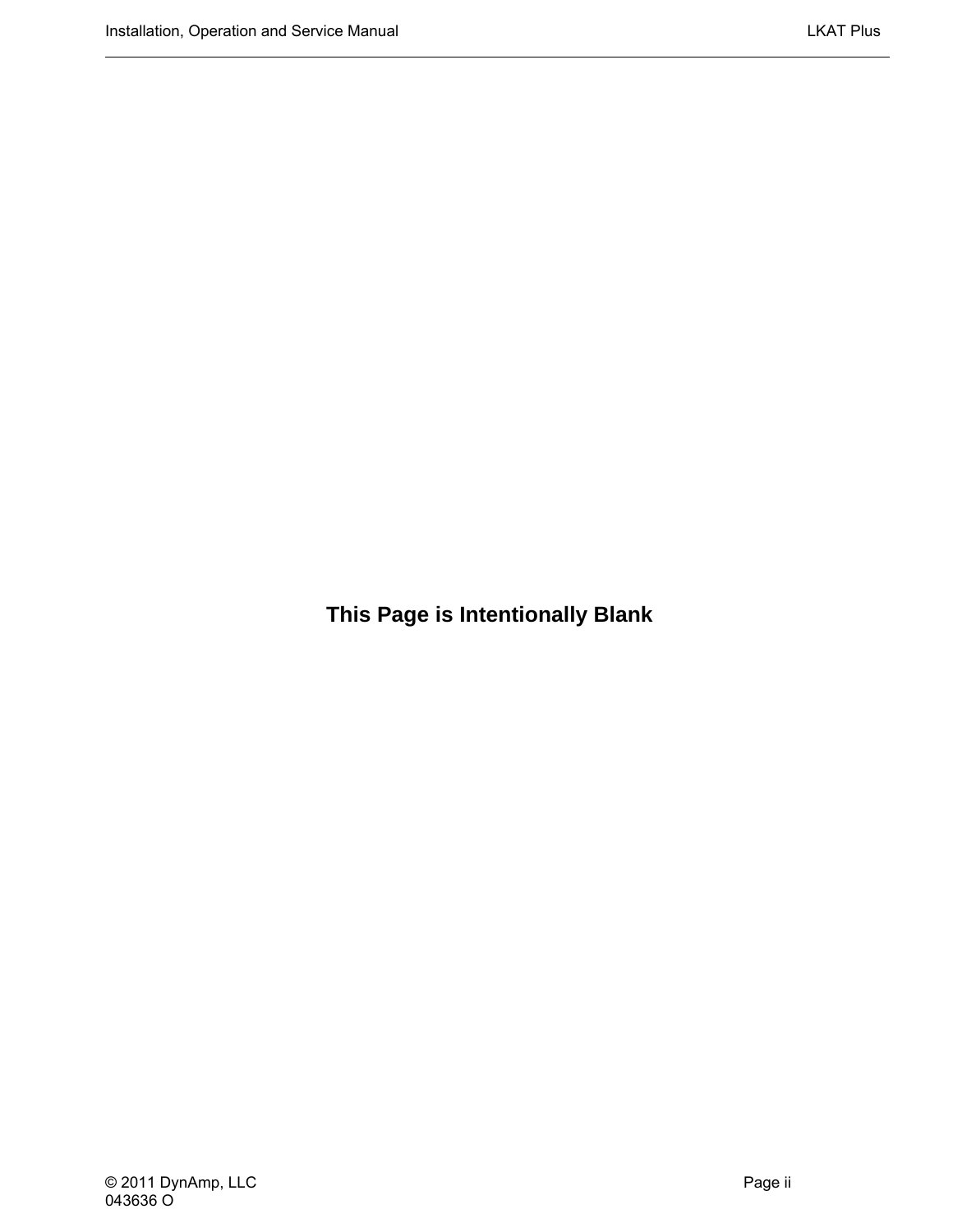### **DynAmp, LLC WARRANTY**

Items and components manufactured by Seller for permanent installation are warranted for two (2) years from the date of shipment.

Items and components manufactured by Seller for portable and temporary use in more than one location are warranted to be free from defects in material and workmanship for a period of eighteen (18) months from the date of shipment.

Items and components not manufactured and resold by Seller are warranted by their manufacturer.

Warranty repair shall be, at DynAmp's option, in the form of repair or replacement of the defective items or components. Concerning warranty repairs, DynAmp will be responsible for DynAmp provided time, material and transportation costs (shipping or travel). Actual method of warranty repair / correction will be determined by DynAmp at DynAmp's sole option. Such warranty repair shall constitute a fulfillment of all DynAmp, LLC liabilities in respect to said items and components. In no event shall DynAmp, LLC be liable for consequential damages.

Information in this document is subject to change without notice.

© 2001, 2002, 2003, 2004, 2005, 2006, 2009, 2010, 2011 DynAmp, LLC. All rights reserved.

Reproduction for purposes other than operation and service without written permission of DynAmp, LLC is strictly forbidden.

This manual includes detailed drawings, installation, operation, service and maintenance. Users should evaluate the information in the manual and their particular application. DynAmp assumes no liability for any incidental, indirect, or consequential damages arising fro the use of this documentation.

While all information presented is believed to be reliable and in accordance with accepted engineering practices, DynAmp makes no warranties as to the completeness of the information.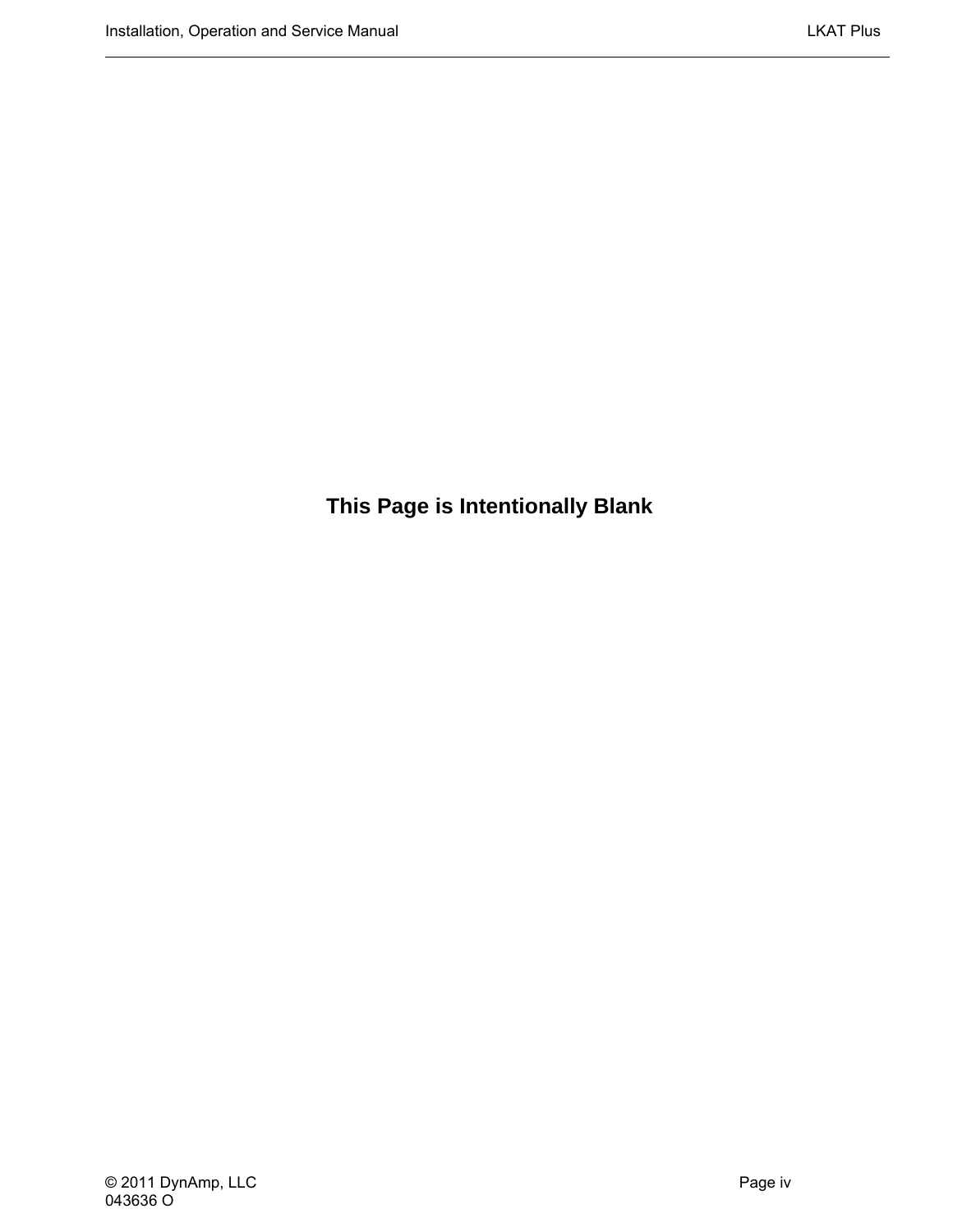The LKAT Plus Bi-Directional High Current Measurement System may be used with or without the optional Protection Extensions ("PE") and / or RMS Display PC board assemblies. All configurations of the LKAT Plus System conform to the latest European directives and standards concerning safety and electromagnetic compatibility.

#### **Application of Council Directive(s):**

73/23/EEC, 89/336/EEC and 93/68/EEC.

#### **Standards to which conformity is declared:**

**Electrical Equipment for measurement, control, and laboratory use - EMC Requirements, EN61326:1997 edition, including Amendment 1:1998 and Amendment 2:2001** 

- **EN55022:1998 edition** Information technology equipment radio disturbance characteristics – Limits and methods of measurements
- **EN61000-3-2:2000 edition** Electromagnetic Compatibility-Part 3:Testing and measurement techniques – Section 2: Harmonic current emissions
- **EN61000-3-3:1995 edition** Electromagnetic Compatibility-Part 3:Testing and measurement techniques – Section 3: Voltage fluctuation and flicker test
- **EN61000-4-2:1995 edition** Electromagnetic Compatibility-Part 4:Testing and measurement techniques – Section 2: Electrostatic discharge immunity test
- **EN61000-4-3:1996 edition** Electromagnetic Compatibility-Part 4:Testing and measurement techniques – Section 3: Radiated, radio-frequency, electromagnetic field immunity test
- **EN61000-4-4:1995 edition** Electromagnetic Compatibility-Part 4:Testing and measurement techniques – Section 4: Electrical fast transient/burst immunity test
- **EN61000-4-5:1995 edition** Electromagnetic Compatibility-Part 4:Testing and measurement techniques – Section 5: Surge immunity test
- **EN61000-4-6:1995 edition** Electromagnetic Compatibility-Part 4:Testing and measurement techniques – Section 6: Conducted immunity test
- **EN61000-4-11:1995 edition** Electromagnetic Compatibility-Part 4:Testing and measurement techniques – Section 11: Voltage dips and interruptions immunity test immunity test

#### **Safety Standards:**

• **EN61010-1:2001 edition** - Safety of Electrical Equipment; Part I

# C E

#### **Note**

According to EN 61326, the manufacturer must state the degradation of performance level acceptable during immunity tests. Unless other wise noted in the manual or data sheet, DynAmp limits degradation during immunity tests for this equipment to < 1% FS for A-criterion tests.

Under a small number of test conditions, the visual reading of optional RMS Display PC board assembly may deviate up to – 35% FS. The display reading returns to specified performance when the RF disturbance is removed. This performance level is acceptable according EN 61326 B-criterion.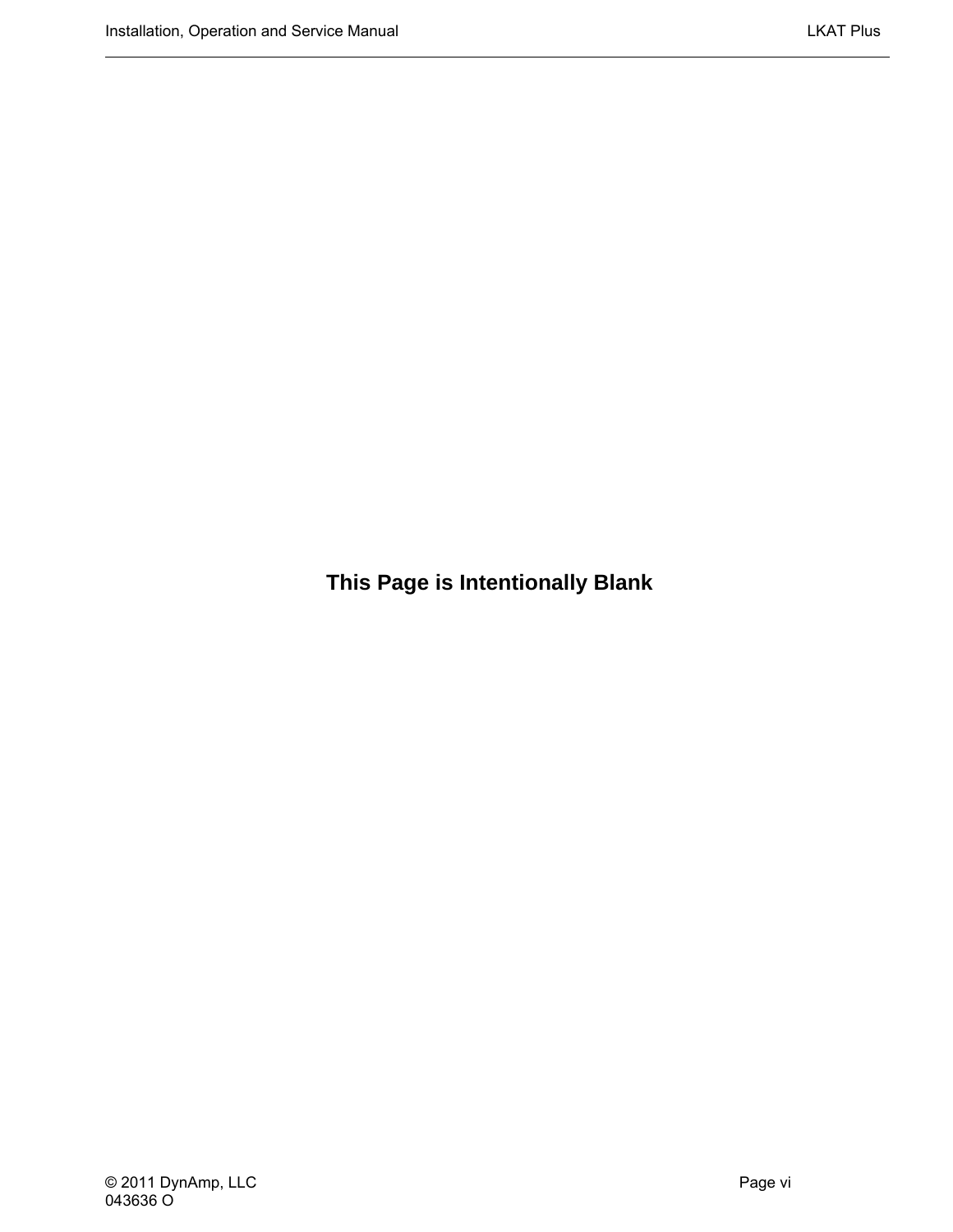### **Hazard Warning!**



**GENERAL**

All installation, maintenance and service must be performed by qualified technicians who are familiar with the warnings and instructions of this manual.

Disconnect power to the system before servicing or replacing fuses.

Use of the equipment in a manner not specified by the manufacturer can impair the protection provided within.

The enclosure cover must remain closed at all times during operation to ensure safety of personnel. The cover may be opened using a screwdriver; however, only authorized personnel or technicians should be allowed to open and service the unit.

DynAmp does not assume liability for the customer's failure to comply with the rules and requirements provided in this manual.



**HAZARDOUS VOLTAGE**

This equipment is designed to be connected to hazardous electric voltages. Ignoring the installation precautions and warnings can result in severe personal injury or equipment damage.

To avoid the risk of electrical shock or fire, the safety instructions and guidelines in this manual must be followed. The electrical specifications must not be exceeded and the unit must be installed according to directions provided.



This equipment is intended for indoor or outdoor use. The ambient temperature must not exceed 80°C for the measuring head and 50°C for the electronics.

For mounting considerations that fall outside the recommended specifications

provided in this manual, the factory should be contacted for approval.

This unit is rated for installation category III and pollution degree 2.

**INSTALLATION**

**Symbol Identification:** 

General definitions of safety symbols used on equipment and manual.



Caution/Warning: Refer to accompanying documents for instructions.

The CE mark proves the compliance of the equipment with the requirements of the directives.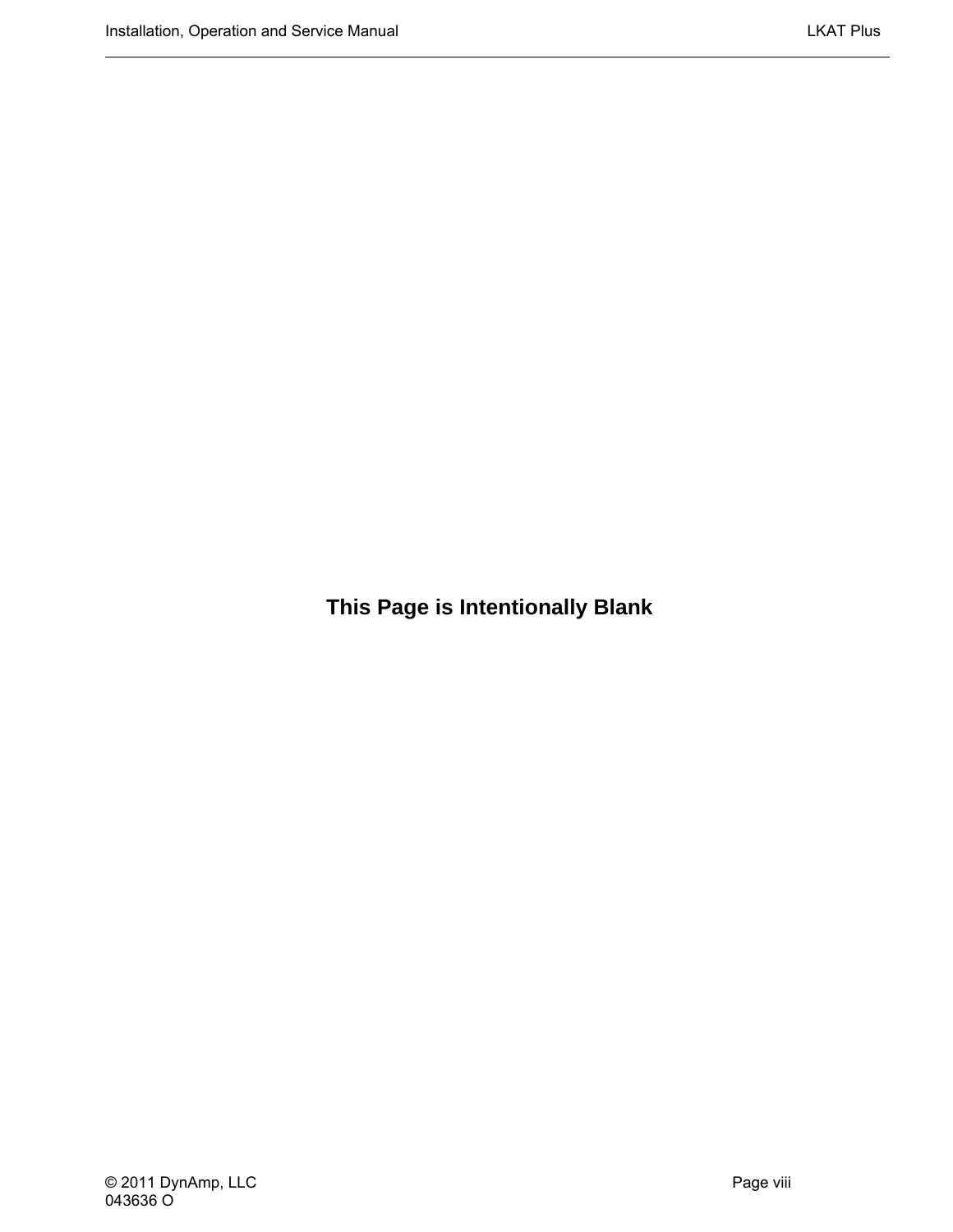### **DynAmp, LLC Customer Support**

For further assistance, contact DynAmp Customer Support at: Americas: Telephone: +1 614.871.6900 Fax: +1 614.871.6910 8:00 AM to 5:00 PM USA Eastern Time From first Sunday in November to second Sunday in March – 13:00 GMT to 22:00 GMT From second Sunday in March to first Sunday in November – 12:00 GMT to 21:00 GMT

#### Europe:

Telephone: +41 22.706.1446 Fax: +41 22.706.1311 8:30 AM to 5:00 PM Central European Time From last Sunday in October to last Sunday in March – 7:30 GMT to 16:00 GMT From last Sunday in March to last Sunday in October – 6:30 GMT to 15:00 GMT

#### After Hours Critical Service Emergency:

Telephone: +1 614.871.6906 5:00 PM to 8:00 AM USA Eastern Time From first Sunday in November to second Sunday in March – 22:00 GMT to 13:00 GMT From second Sunday in March to first Sunday in November – 21:00 GMT to 12:00 GMT

Central e-mail:

[help@dynamp.com](mailto:help@dynamp.com)

DynAmp web:

[www.dynamp.com](http://www.dynamp.com/)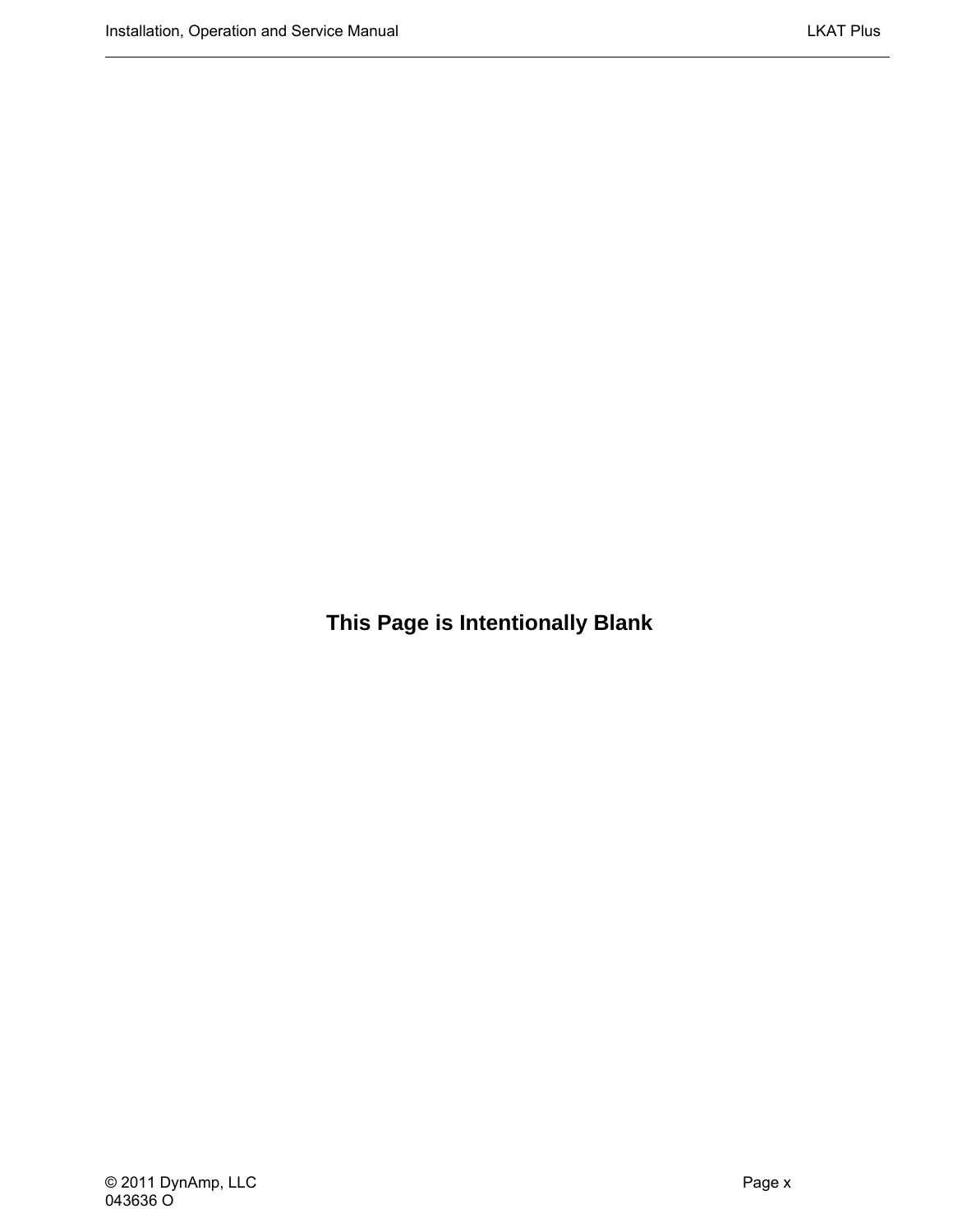### **REVISION PAGE**

| <b>Page</b>        | Change         | <b>Reason For Revision</b>                                                                                                                                    | Date  |
|--------------------|----------------|---------------------------------------------------------------------------------------------------------------------------------------------------------------|-------|
| all                | <b>Rev NEW</b> |                                                                                                                                                               | 09/01 |
| 4, 5, 7, 8,<br>29  | A              | Minor changes, updated Tables 3-1, added section 5-9<br>"Field Configuration of Trip Setpoints"                                                               | 03/02 |
| 18, 19             | B              | Changed power supply tolerance to $\pm 0.5v$ . Changed<br>acceptable differences to A1 vs. A2 and B1 vs. B2                                                   | 06/02 |
| 3, 7, 9            | $\mathsf{C}$   | Section 2-2 paragraph 3 deleted term "molded-on",<br>changed Section III Table 3-1 Temperature sensitivity for<br>cable lengths/added Note 1.                 | 02/03 |
| 28, 29             | D              | Added "Remove tape seal from switch SW1 and SW2, if<br>necessary"                                                                                             | 06/03 |
| $\overline{7}$     | Ε              | Add "Minimum Load Resistance $25\Omega$ " in Section III                                                                                                      | 08/03 |
| 21,26              | F              | Changed contact status "open to closed and closed to<br>open" in Tables 4-3 and 5-1                                                                           | 09/03 |
| $12, 15 - 21,$     | G              | Updated Installation Section pages / Tables 4-1 & 4-2,                                                                                                        | 10/03 |
| 26, 30             |                | removed Table 4-3, updated 5-6 "Troubleshooting AD<br>fault and Spare Parts List 6-1                                                                          |       |
| V, vii, 1,<br>5, 8 | H              | Updated with "CE", Safety section -mains wire,<br>Description 2-4 working voltage from 500V to 450V,<br>Specifications - changed isolation to working voltage | 04/04 |
| all                | Rev I          | Update to DynAmp, LLC                                                                                                                                         | 11/04 |
| 11,12              | Rev J          | Update Installation Consideration 4-2, IP65 rating<br>information                                                                                             | 04/05 |
| 8                  | Rev K          | Update Specifications Table 3-1, Ambient Temperature<br>Range (Storage)                                                                                       | 06/05 |
| v, 1, 30           | Rev L          | Update fuse precautions per ECR 1304                                                                                                                          | 07/06 |
| all                | Rev M          | Update per ECR 1511 / ECO 3216 -Specification, label,<br>PAR 10245 - Handling & Storage, ECR 1440- Calibration<br><b>Intervals / New Manual Format</b>        | 10/09 |
| 11                 | <b>Rev N</b>   | MDCR 0032 - Figure 4-1                                                                                                                                        | 08/10 |
| 34                 | Rev O          | ECR1639 - Correct Item number in table 7.1                                                                                                                    | 05/11 |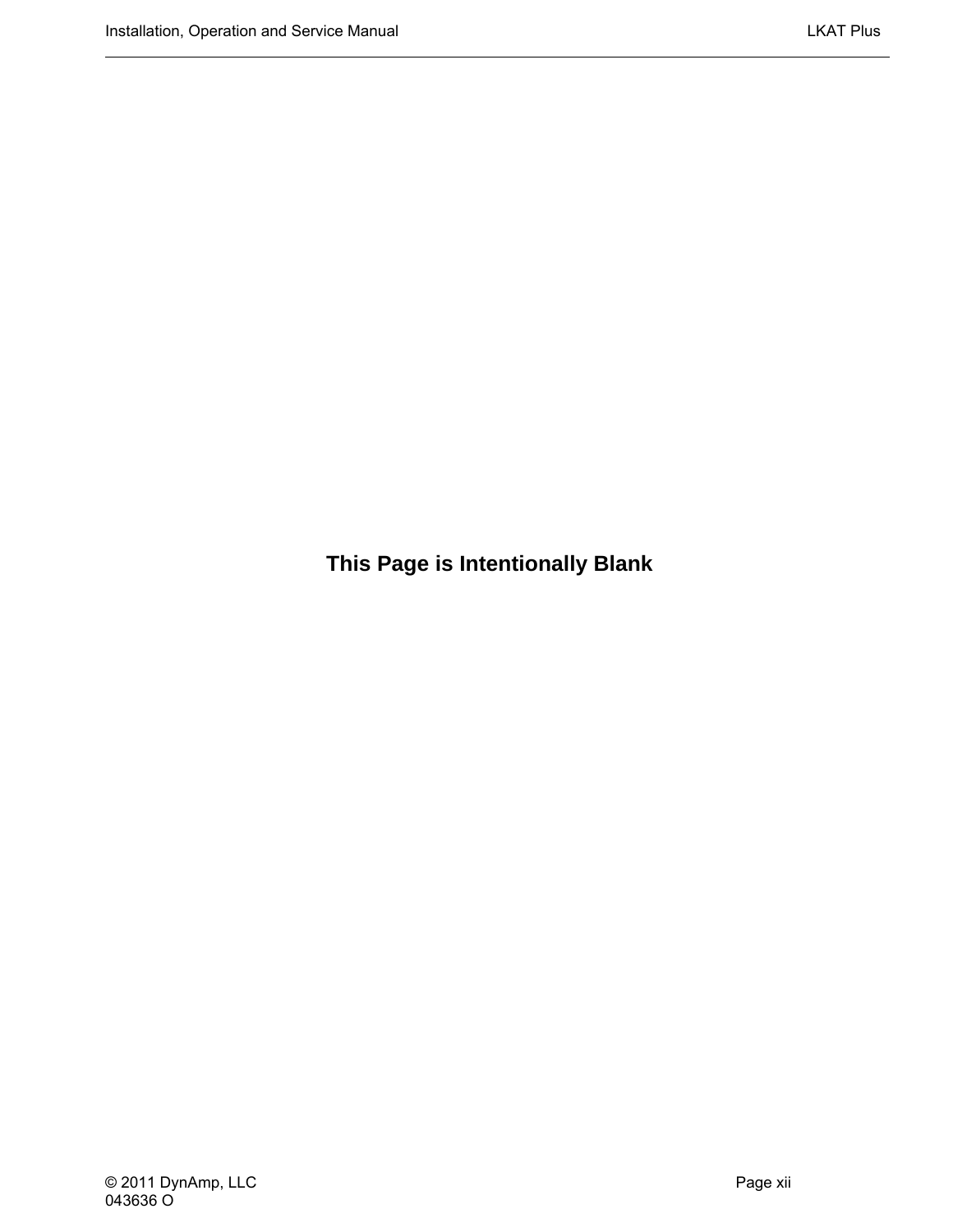### **TABLE OF CONTENTS**

| Title<br>Paragraph                                                 | Page |
|--------------------------------------------------------------------|------|
|                                                                    |      |
|                                                                    |      |
|                                                                    |      |
| 3. DESCRIPTION 5                                                   |      |
| 3.1                                                                |      |
| 3.2                                                                |      |
| 3.3<br>3.4                                                         |      |
| 3.5                                                                |      |
|                                                                    |      |
|                                                                    |      |
| 5.1                                                                |      |
| 5.2                                                                |      |
| 5.3                                                                |      |
| 5.4<br>5.5                                                         |      |
| 5.6                                                                |      |
|                                                                    | 23   |
| 6.1                                                                |      |
| 6.2                                                                |      |
| 6.3<br>6.4                                                         |      |
| 6.5                                                                |      |
| TROUBLESHOOTING AN ACCURACY DIAGNOSTICS FAULT INDICATION 26<br>6.6 |      |
| 6.7                                                                |      |
| 6.8<br>6.9                                                         |      |
|                                                                    |      |
|                                                                    |      |
| 7.1                                                                |      |
|                                                                    |      |
|                                                                    |      |
| 8. DRAWINGS                                                        | 37   |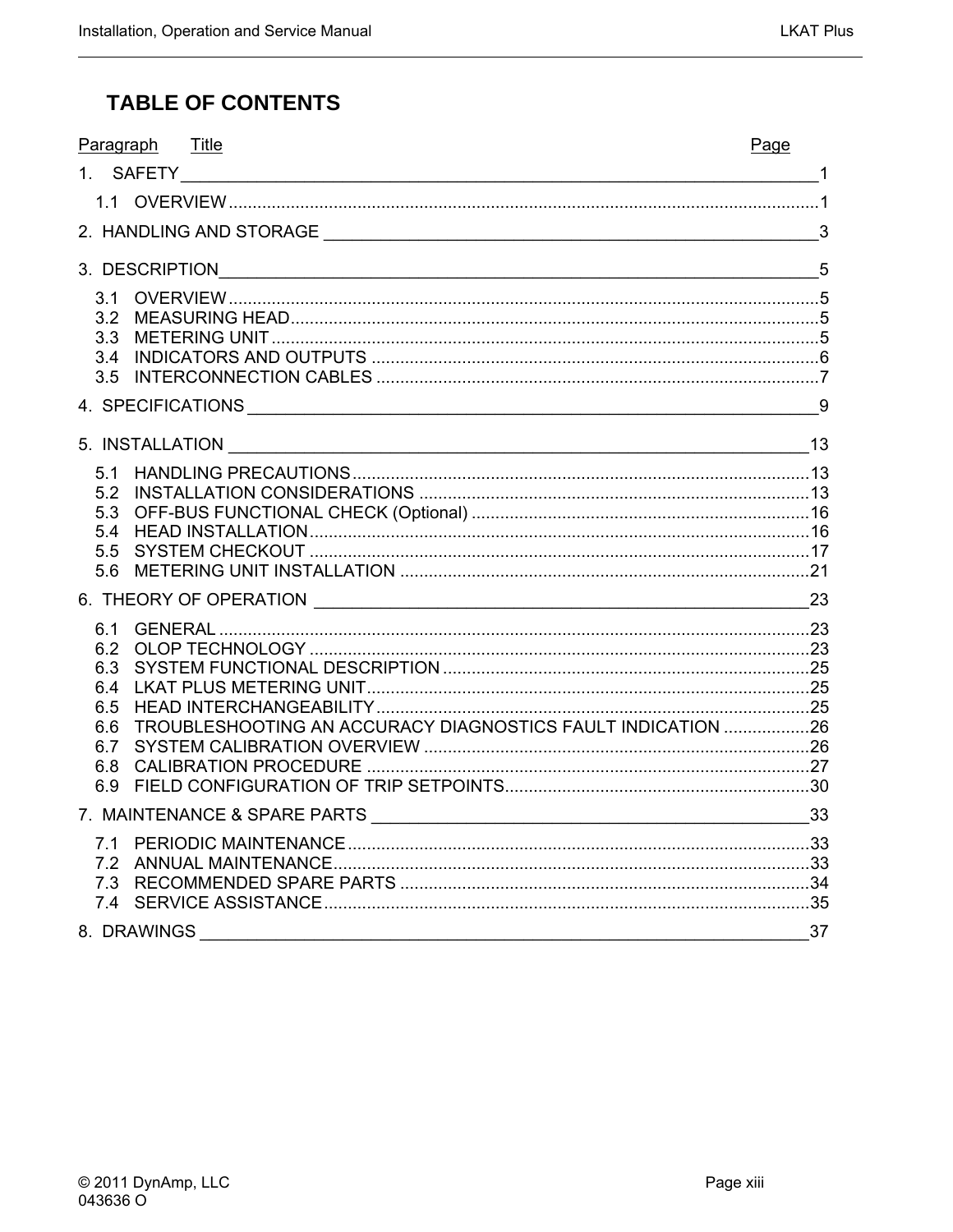#### **FIGURES & TABLES**

| FIGURE # TITLE |                                                                                                                                                                                                                                         |  |
|----------------|-----------------------------------------------------------------------------------------------------------------------------------------------------------------------------------------------------------------------------------------|--|
|                |                                                                                                                                                                                                                                         |  |
|                |                                                                                                                                                                                                                                         |  |
|                |                                                                                                                                                                                                                                         |  |
|                | TABLE 5.1 LKAT PLUS DIAGNOSTIC MEASUREMENTS FORM 1 - ZERO PRIMARY CURRENT 19<br>TABLE 5.2 LKAT PLUS DIAGNOSTIC MEASUREMENTS FORM 2 - ENERGIZED PRIMARY BUS 20<br>TABLE 6.1 TROUBLESHOOTING AN ACCURACY DIAGNOSTICS FAULT INDICATION  26 |  |
|                |                                                                                                                                                                                                                                         |  |
|                |                                                                                                                                                                                                                                         |  |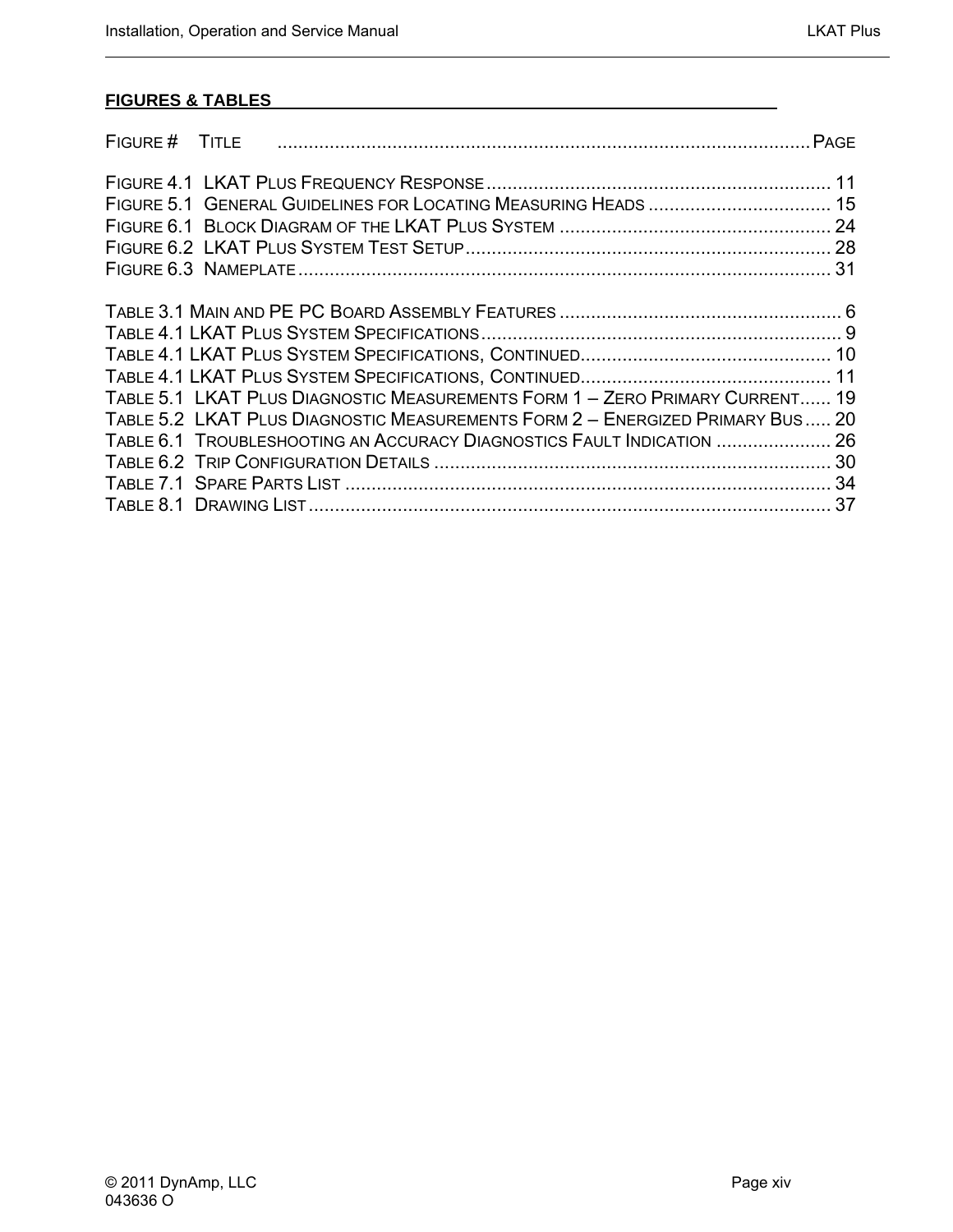# <span id="page-14-0"></span>**1. SAFETY**

#### **1.1 OVERVIEW**

The measuring head is designed to be installed on high voltage bus bars. All interconnection cables must be safely routed away from bus bars and high voltages. Do not allow any interconnection cable to contact bus bars or high voltages.

Ignoring the installation precautions and warnings can result in severe personal injury or equipment damage. The following are general guidelines to be followed during installation, operation and service of the metering unit and measuring head.

- All installation, maintenance and service must be performed by qualified technicians who are familiar with the warnings and instructions of this manual.
- Always follow all local and plant safety procedures.
- The enclosure cover must remain closed at all times during operation to ensure safety of personnel. Only authorized personnel or technicians should be allowed to open and service the unit.
- Replace fuses with correct type, size and value. Refer to the servicing instructions or spare parts list for more information on replacement fuses. Do not bypass the fuses or modify the electronics. Disconnect power to the system before replacing fuses. Failure to follow these instructions will result in intermittent operation and premature failure and will void the warranty.
- Service must be performed by qualified technicians only. If use of an oscilloscope becomes necessary during servicing, either the scope must be floating and ungrounded, or differential probe(s) must be used. The metering unit is isolated from the mains via the power transformers. If a grounded scope is used, a hazardous condition is created since current will flow through the probe to ground.
- Units are not intrinsically safe. Do not place in explosive atmospheres.
- Use of the equipment in a manner not specified by the manufacturer can impair the protection provided within.
- The mains wiring should be sized 18AWG (1mm<sup>2</sup>) or larger and have an insulation rating
- If a binding screw is used for the mains earth connection, the binding screw must be size M4 (No. 6) or larger.

DynAmp, LLC does not assume liability for the customer's failure to comply with the rules and requirements provided in this manual.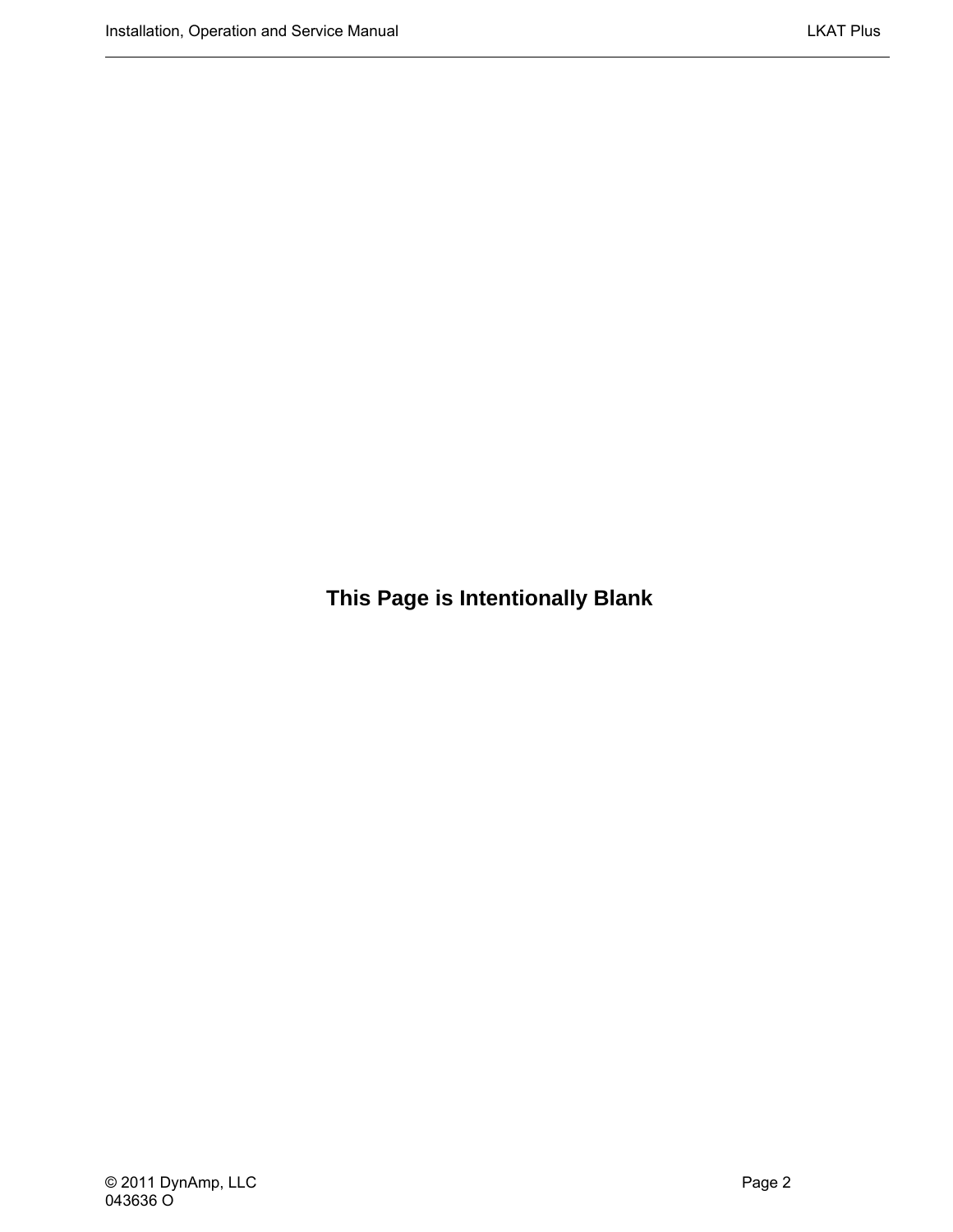## <span id="page-16-0"></span>**2. HANDLING AND STORAGE**

DynAmp products are engineered and manufactured for use in industrial environments. However, they contain sensitive electronic and mechanical components which may be damaged and fail if not handled and stored properly. All products must be handled and stored with the same care as any precision measurement instrument. Severe bumps or jolts may damage internal parts and cause malfunction or premature failure. DynAmp products are designed and assembled with conformal coating, shock mounting, and environmental seals, when appropriate or when specified. However, this protection requires that the product must be properly installed and operational before the protection is fully functional. Therefore, adequate protection from humidity, shock, and temperature must be provided during handling and storage prior to installation.

The handling and storage of equipment must be sufficient to meet the storage temperature and humidity specifications of the product and to prevent any condensation or contact with water or any other liquid. The storage location and container or crate must provide adequate protection from precipitation (rain, snow, ice) and direct water contact. Adequate shelter must be provided to prevent the accumulation of precipitation (rain, snow, ice) and water which can lead to the deterioration or failure of shipping containers or crates and cause water ingress. Storage in coastal or industrial areas subject to salt-laden or corrosive air or areas of winddriven sand or other abrasive dust must be adequate to prevent the deterioration or failure of shipping containers or crates and cause ingress. Frequent inspection of storage areas and storage containers or crates is required to ensure proper storage conditions are being maintained.

If the shipping container or crate is opened and/or the equipment is removed for inspection prior to installation, the equipment must be repackaged in the original undamaged container or crate in the same manner as it was shipped to prevent environmental damage or placed in a storage location that meets the required environmental and storage conditions.

General product storage temperature and humidity requirements:

Storage Temperature: -40 to 70°C

|                   | -40 to 158 $^{\circ}$ F |
|-------------------|-------------------------|
| Storage Humidity: | 85%, non-condensing     |

DynAmp, LLC does not assume liability for the customer's failure to comply with handling and storage requirements.

For further assistance, contact DynAmp customer support.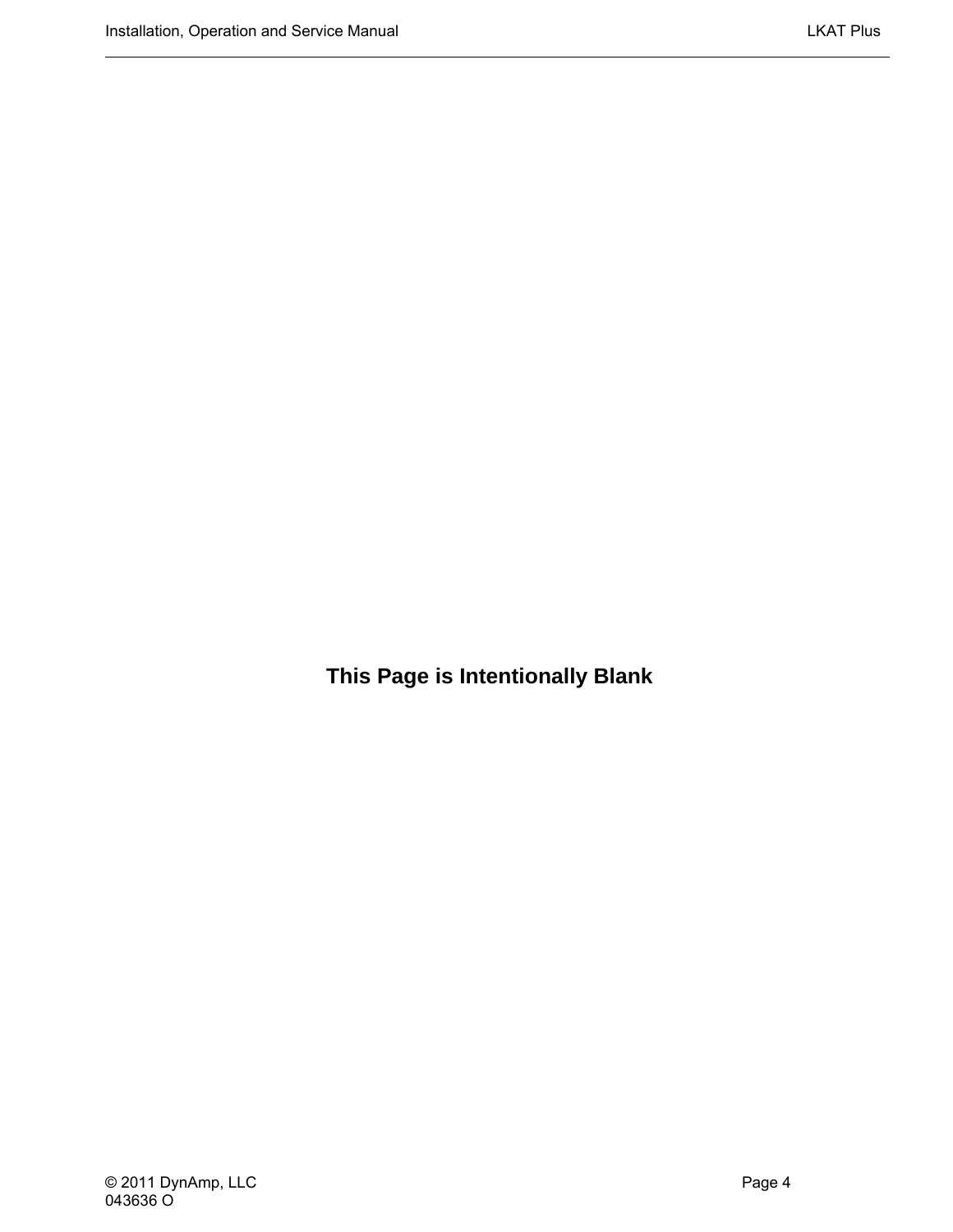# <span id="page-18-0"></span>**3. DESCRIPTION**

#### **3.1 OVERVIEW**

The DynAmp LKAT Plus system is designed to accurately measure AC or DC current flowing in a bus bar. Each system consists of a measuring head, a metering unit, and multi-conductor cables.

#### **3.2 MEASURING HEAD**

LKAT measuring heads contain an arrangement of Hall Effect sensor ICs and signal conditioning electronics. The tubular enclosure is constructed of flame retardant plastic materials. Insulation from the bus is provided by the homogeneous (sealed) construction of the head. In the event that the head enclosure components become cracked, the bonding fails, or the weather-tight seal is broken in any way; a replacement head must be substituted. The measuring head is not designed to be repaired.

LKAT measuring heads are mounted on the bus bar using fiberglass channels and springloaded clamps. All mounting hardware is supplied with each system. The mounting clamps are factory installed on the measuring head. The spring-loaded plungers are adjusted to bus dimensions specified with each order. When properly installed, the mounting hardware maintains the position of the head in the event of temperature fluctuation and / or bus vibration.

An interconnection cable assembly is integral to each half of the measuring head. The standard length is 33 feet (10 meters). Heads with extra-long interconnection cables are also available - consult the factory for details. Standard head cable assemblies are terminated with keyed connectors to ensure correct hookup. The interconnection cables from the head are identified as "A" and "B". Connecting head cable "A" to metering unit "B" will not result in damage to the head or electronics, but may degrade the calibration accuracy of the system.

#### **3.3 METERING UNIT**

The metering unit is housed in a NEMA 4X enclosure. The enclosure cover must remain closed during normal operation. The Metering Unit is rated IP65, which stipulates the following characteristics:

- Protection from electrical shock as hazardous voltages are inaccessible
- Limited ingress of dust into the enclosure
- Limited ingress of water into the enclosure via dripping, spray, or jets from any direction.

The outside of the metering unit enclosure includes four receptacles for external connection to the measuring head, the metering unit outputs, and the input power. When properly mated with the associated cable assembly, these connectors are also rated IP65. External power for the metering unit is "universal input" type: 85 to 264Vac @ 47 to 440Hz, or 110 to 264Vdc. Wiring changes are **not required** for any supply voltage in this range. Burden on the supply circuit will not exceed 30VA.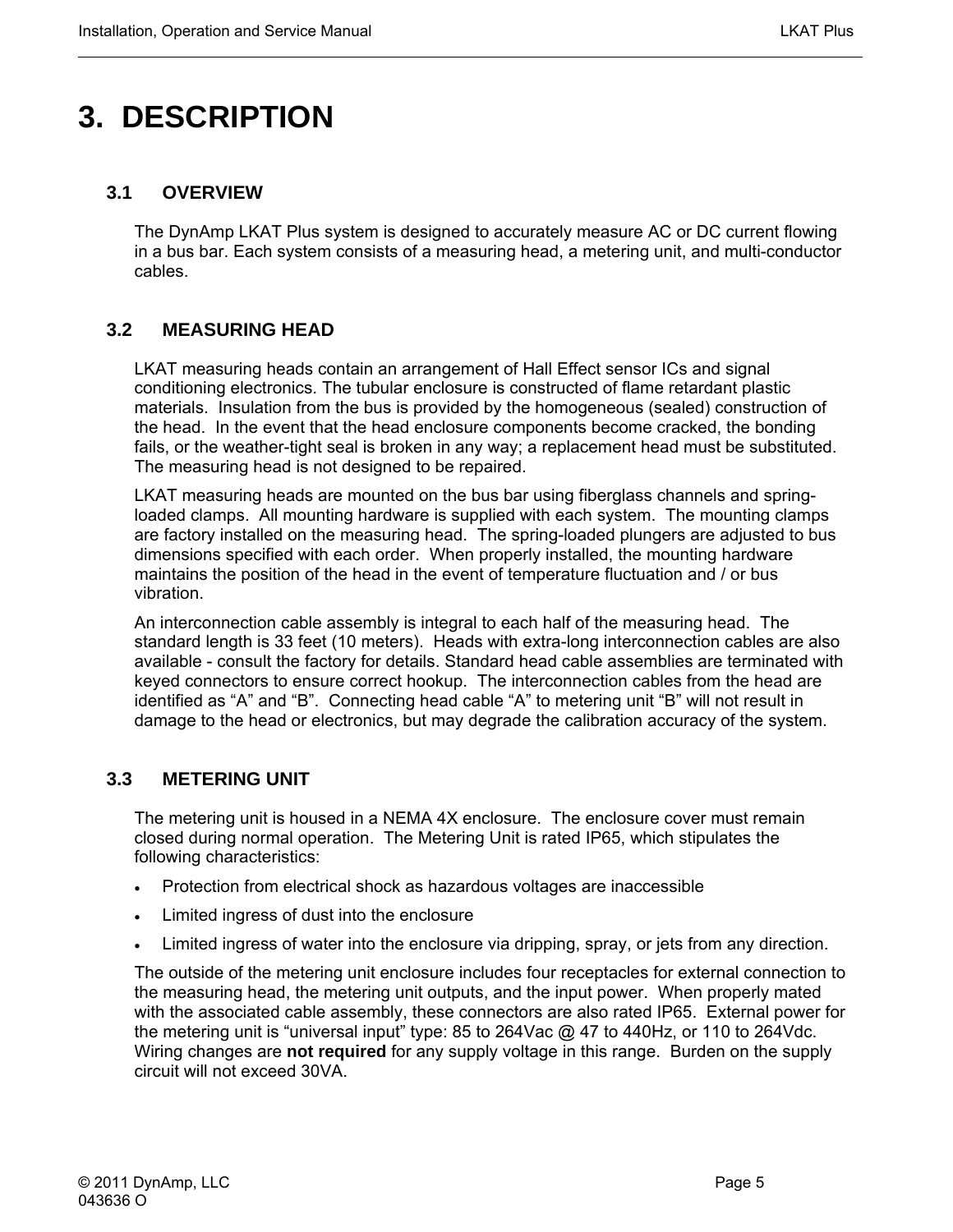<span id="page-19-0"></span>All LKAT Plus metering units include power supply and Main pc board assemblies (one each). These are mounted on a steel chassis mounted on a steel panel housed in the enclosure. The metering unit enclosure cover is made of clear polycarbonate. This allows the user to view various LED (or LCD) status indicators. For more information, refer to the "Theory of Operation" section of this manual.

There are two optional pc board assemblies that may be added to the LKAT Plus metering unit:

- Protection Extensions ("PE") pc board assembly
- Display pc board assembly (configurable for DC or True RMS readings).

One or both of these pc board assemblies may be added to an LKAT Plus Metering Unit in the field. It is not mandatory that they be factory installed and/or calibrated. The optional pc board assemblies may be calibrated on site, using the LKAT Plus Main Output as the reference measurement.

#### **3.4 INDICATORS AND OUTPUTS**

The LKAT Plus System metering unit includes several visual indicators. These include:

Accuracy Diagnostics (operational status) LEDs: green = OK, red = system problem (see Section - "Theory of Operation").

Overcurrent / Reverse Current Trip status LEDs: green = measured current less than setpoint, red = overcurrent / reverse trip. The overcurrent trip setpoint(s) may be configured to monitor forward or reverse current.

(Optional) Illuminated LCD digital display of measured current.

Available via the metering unit output cable:

Isolated signal output proportional to bus current being measured. This output may be configured specified for various zero and full-scale values.

Normally open and normally closed relay contacts indicate operational status (same as green and red LEDs). For failsafe operation, the relay coil is energized when unit is functioning properly.

Normally open and normally closed relay contacts indicate overcurrent trip status (same as green and red LEDs). For failsafe operation, the relay coil is energized when measured current is less than overcurrent trip setpoint(s).

The table below lists the features associated with the Main and PE pc board assemblies:

**Table 3.1 Main and PE PC Board Assembly Features** 

|                                                     | Main PC Board | PE PC Board |
|-----------------------------------------------------|---------------|-------------|
|                                                     | Assembly      | Assembly    |
| <b>Isolated Output</b>                              |               |             |
| <b>Operational Status LEDs &amp; Relay Contacts</b> |               |             |
| Overcurrent / Reverse Trip Status LEDs & Relay      |               |             |
| Contacts                                            |               |             |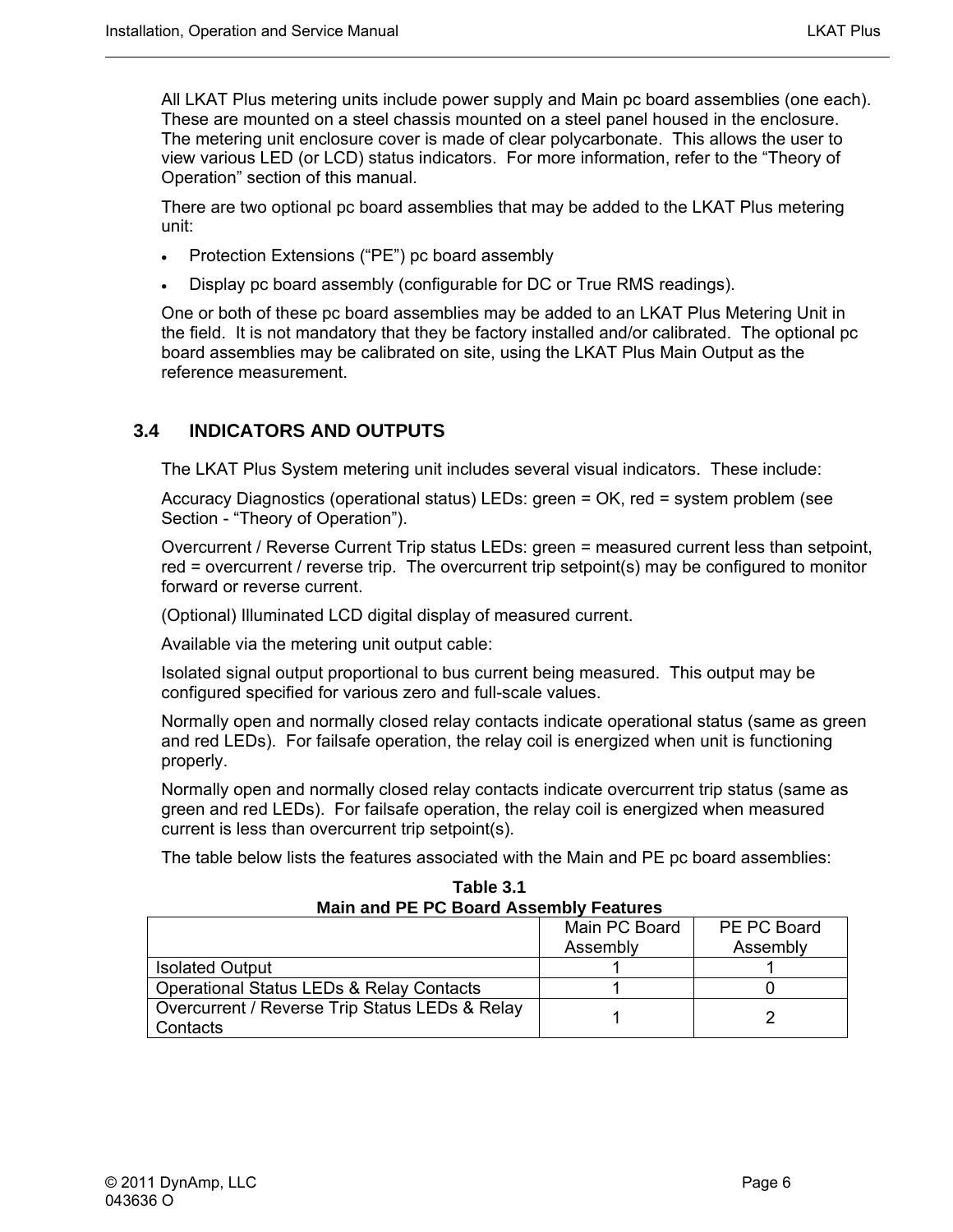<span id="page-20-0"></span>Each isolated output features:

- 450Vrms working galvanic isolation
- Configurable scaling
- Configurable bias

Each Overcurrent / Reverse Current Trip Setpoint includes:

- Selectable Forward / Reverse protection
- Independently adjustable Trip Setpoint (field configurable)
- Status LEDs
- **Status Relay Contacts**

Field calibration of LKAT Plus Systems requires use of a reference current transducer with calibration accuracy of 0.1% full-scale or better. Contact DynAmp, LLC for calibration of the LKAT Plus System. Refer to "Maintenance and Spare Parts" section for more information.

#### **3.5 INTERCONNECTION CABLES**

The LKAT Plus system is supplied with two cable assemblies in addition to those connected to the measuring head.

The power input cable assembly is 33 feet (10m) in length. A keyed circular connector terminates one end. The other end is unterminated for connection to the power source by the user during installation.

The system output cable assembly is 100 feet (30m) in length. A keyed circular connector terminates one end. The cable is a 10-conductor type; however, only 5 of the 10 conductors are used. The unused conductors may be trimmed flush to cable jacket. The user connects this cable from the metering unit to the appropriate inputs during installation.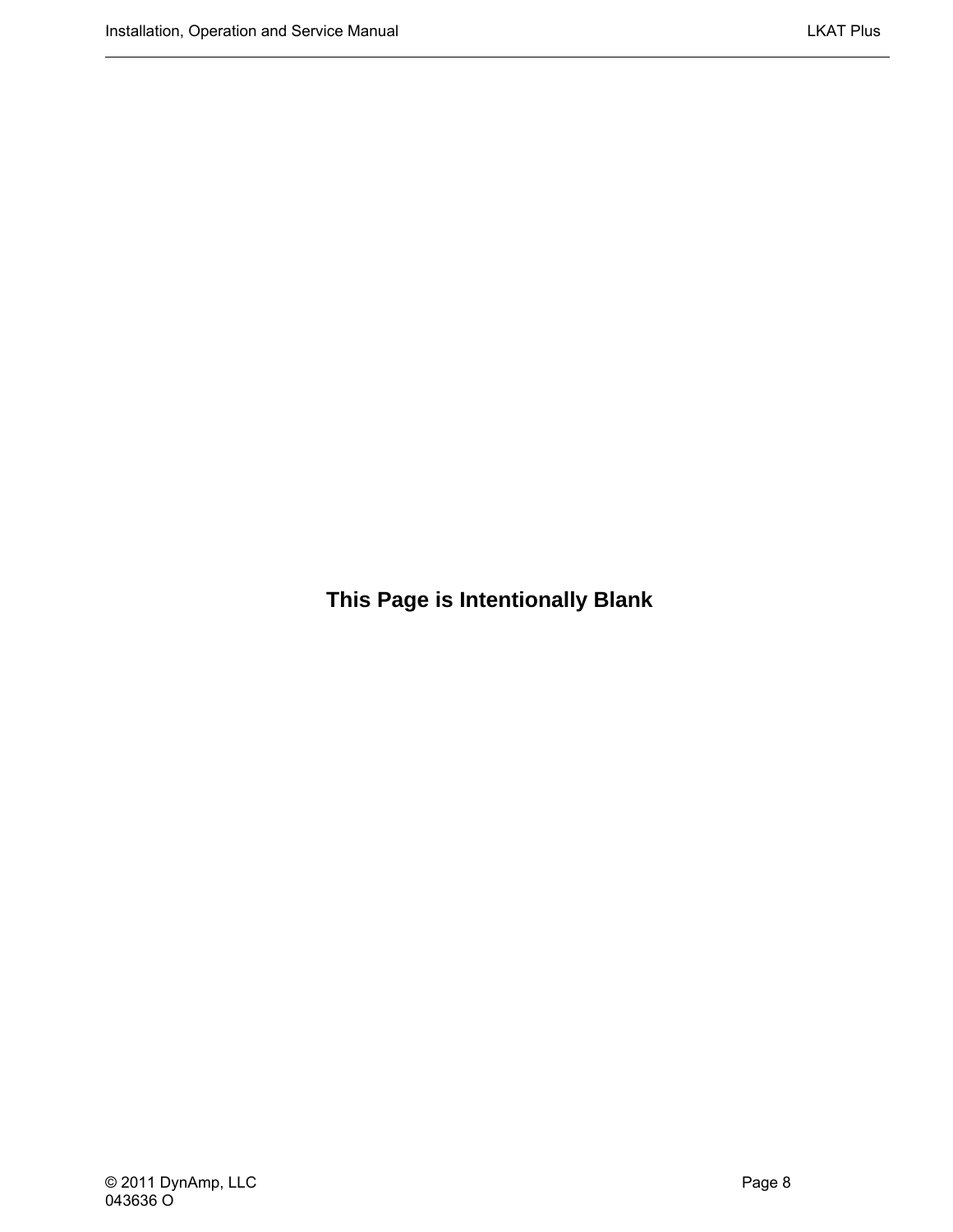<span id="page-22-0"></span>

| <b>ANALOG SIGNAL OUTPUT – MAIN &amp; PROTECTION EXTENSIONS</b>                 |                                                             |  |  |
|--------------------------------------------------------------------------------|-------------------------------------------------------------|--|--|
| <b>Full-Scale Measuring Range</b>                                              | ±5kA to ±100kA                                              |  |  |
| <b>Full-Scale Protection Range</b>                                             | ±5kA to ±200kA                                              |  |  |
| <b>Signal Output Calibration Accuracy</b>                                      | ±0.75% full-scale                                           |  |  |
| Signal Output Type (configurable)                                              | ±20mA, ±1 Volt, or ±10V Full-Scale                          |  |  |
| Signal Output Maximum Burden                                                   | 10 volts                                                    |  |  |
| Maximum Load Resistance (Current Loop Output)                                  | $500\Omega$                                                 |  |  |
| Minimum Load Resistance (Voltage Output)                                       | $100k\Omega$                                                |  |  |
| <b>Linearity Error</b>                                                         | ±0.1% of full-scale                                         |  |  |
| <b>Repeatability Error Limits</b>                                              | ±0.1% of full-scale                                         |  |  |
| Temperature Sensitivity (Note 1.)                                              | ±0.02%/°C                                                   |  |  |
| Response Time $(t_d)$                                                          | $\leq 50 \,\mu s$                                           |  |  |
| di/dt Accurately Followed                                                      | $500$ A/ $\mu$ s                                            |  |  |
| <b>Frequency Response</b>                                                      | (refer to Figure 4-1)                                       |  |  |
| <b>Line Voltage Sensitivity</b>                                                | ±0.001%/V                                                   |  |  |
| <b>STATUS INDICATORS - MAIN PC BOARD ASSEMBLY</b>                              |                                                             |  |  |
| <b>Accuracy Diagnostics Status Relay</b>                                       | Indicates proper operation or operational                   |  |  |
| (Normally Open & Normally Closed Contacts)                                     | problem                                                     |  |  |
| <b>Accuracy Diagnostics Status LEDs</b>                                        | Green LED indicates proper operation                        |  |  |
|                                                                                | Red LED indicates operational problem                       |  |  |
| Overcurrent / Reverse Current Trip Setpoint - Qty.<br>(1) - Field configurable | Continuously variable from 5% to 100% of<br>full-scale.     |  |  |
| Overcurrent / Reverse Current Status Relay                                     | Relay coil de-energizes when measured                       |  |  |
| (Form C contacts Normally Open & Normally<br>Closed)                           | current exceeds Trip Setpoint                               |  |  |
| <b>Relay Contact</b>                                                           | 7 Amps - 120/250 Vac                                        |  |  |
| Rating                                                                         | 7 Amps - 30 Vdc                                             |  |  |
| Overcurrent / Reverse Current Status LEDs                                      | Green LED indicates operation OK - No<br>Trip               |  |  |
|                                                                                | Red LED indicates measured current<br>exceeds Trip Setpoint |  |  |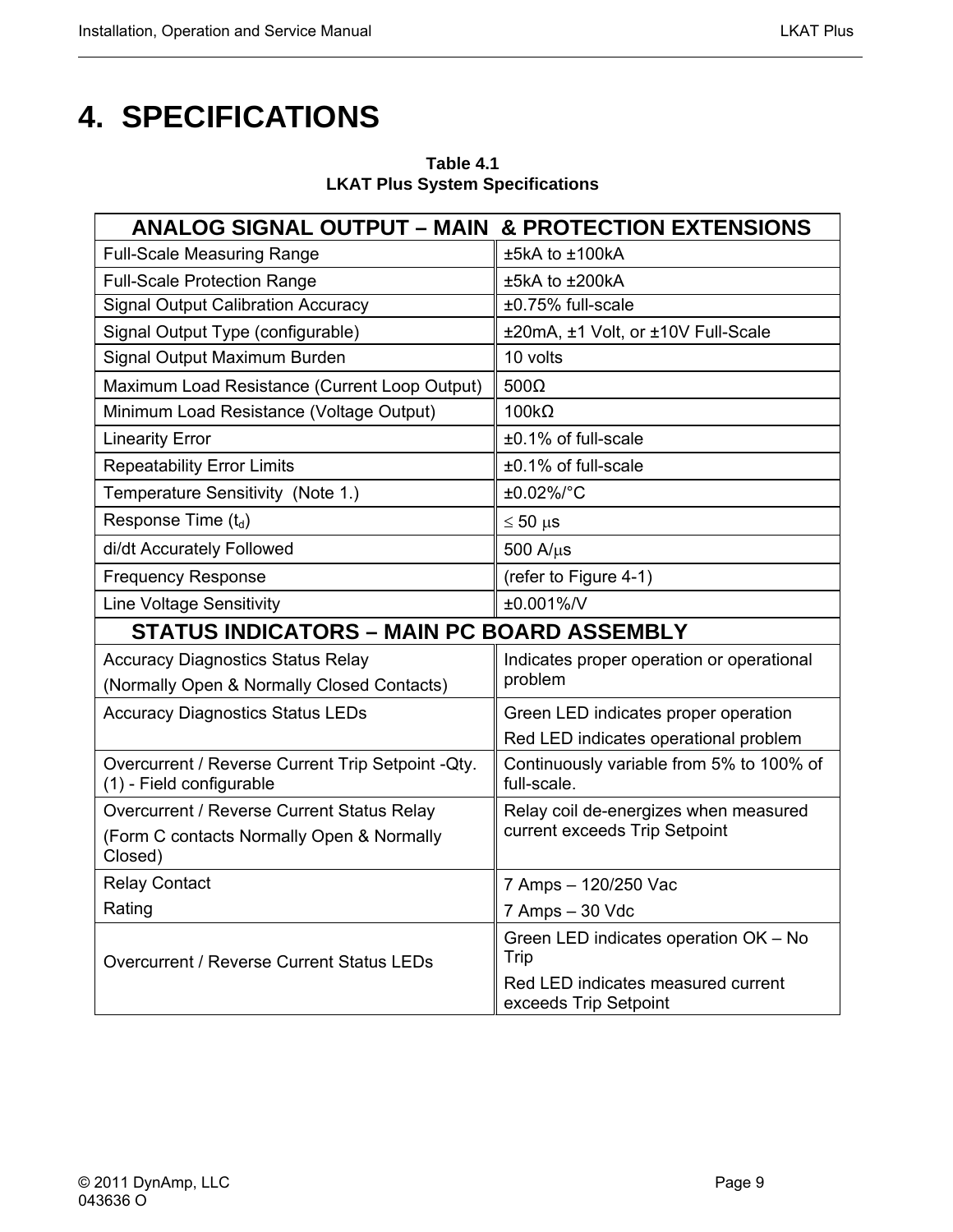| Table 4.1                                         |
|---------------------------------------------------|
| <b>LKAT Plus System Specifications, Continued</b> |

<span id="page-23-0"></span>

| <b>STATUS INDICATORS</b><br><b>PROTECTION EXTENSIONS PC BOARD ASSEMBLY (Optional)</b>              |                                                                                                                     |
|----------------------------------------------------------------------------------------------------|---------------------------------------------------------------------------------------------------------------------|
| Overcurrent / Reverse Current Trip Setpoint -<br>Qty. (2) - Field configurable                     | Independent, Continuously variable from 5%<br>to 100% of full-scale.                                                |
| Overcurrent / Reverse Current Status Relay<br>(Form C contacts Normally Open & Normally<br>Closed) | Relay coil de-energizes when measured<br>current exceeds Trip Setpoint                                              |
| <b>Relay Contact</b><br>Rating                                                                     | 7 Amps - 120/250 Vac<br>7 Amps - 30 Vdc                                                                             |
| Overcurrent / Reverse Current Status LEDs                                                          | Green LED indicates operation OK - No<br>Trip<br><b>Red LED indicates Measured Current</b><br>exceeds Trip Setpoint |
| <b>STATUS INDICATORS - RMS DISPLAY PC BOARD (Optional)</b>                                         |                                                                                                                     |
| Digital Display of Bus Current in kA units                                                         | 3 1/2 Digit Green LCD ±2% Full-scale                                                                                |
| Displayed Value (configurable)                                                                     | DC average or True RMS                                                                                              |
| <b>METERING UNIT GENERAL SPECIFICATIONS</b>                                                        |                                                                                                                     |
| Input Power                                                                                        | 85 to 264 Vac @ 47 to 440 Hz,                                                                                       |
|                                                                                                    | or 110 to 264Vdc.                                                                                                   |
| Burden on ac Line (max)                                                                            | 30 VA                                                                                                               |
| Working Voltage: Signal Output to Metering<br>Unit Low Voltage Circuit                             | 450Vrms                                                                                                             |
| Working Voltage: Bus to Metering Unit Low<br><b>Voltage Circuit</b>                                | 1500Vdc                                                                                                             |
| Working Voltage: Mains Supply to Metering<br>Unit Low Voltage Circuit                              | 264Vrms                                                                                                             |
| Working Voltage: Mains Supply to chassis                                                           | 264Vrms                                                                                                             |
| Working Voltage: Output to chassis                                                                 | 450Vrms                                                                                                             |
| <b>Installation Category</b>                                                                       | Ш                                                                                                                   |
| <b>Pollution Degree</b>                                                                            | $\overline{2}$                                                                                                      |
| <b>ENVIRONMENTAL</b>                                                                               |                                                                                                                     |
| Ambient Temperature Range of Metering Unit                                                         | -10°C to 50°C                                                                                                       |
| Location (Operational)                                                                             | (14°F to 122°F)                                                                                                     |
| Ambient Temperature Range of Measuring<br>Head (Operational)                                       | -20 $^{\circ}$ C to 80 $^{\circ}$ C<br>(-4°F to 176°F)                                                              |
| Ambient Temperature Range of System                                                                | -40 to $70^{\circ}$ C                                                                                               |
| (Storage)                                                                                          | (-40 to 158°F)                                                                                                      |
| Humidity (head and metering unit)                                                                  | 85%, non condensing                                                                                                 |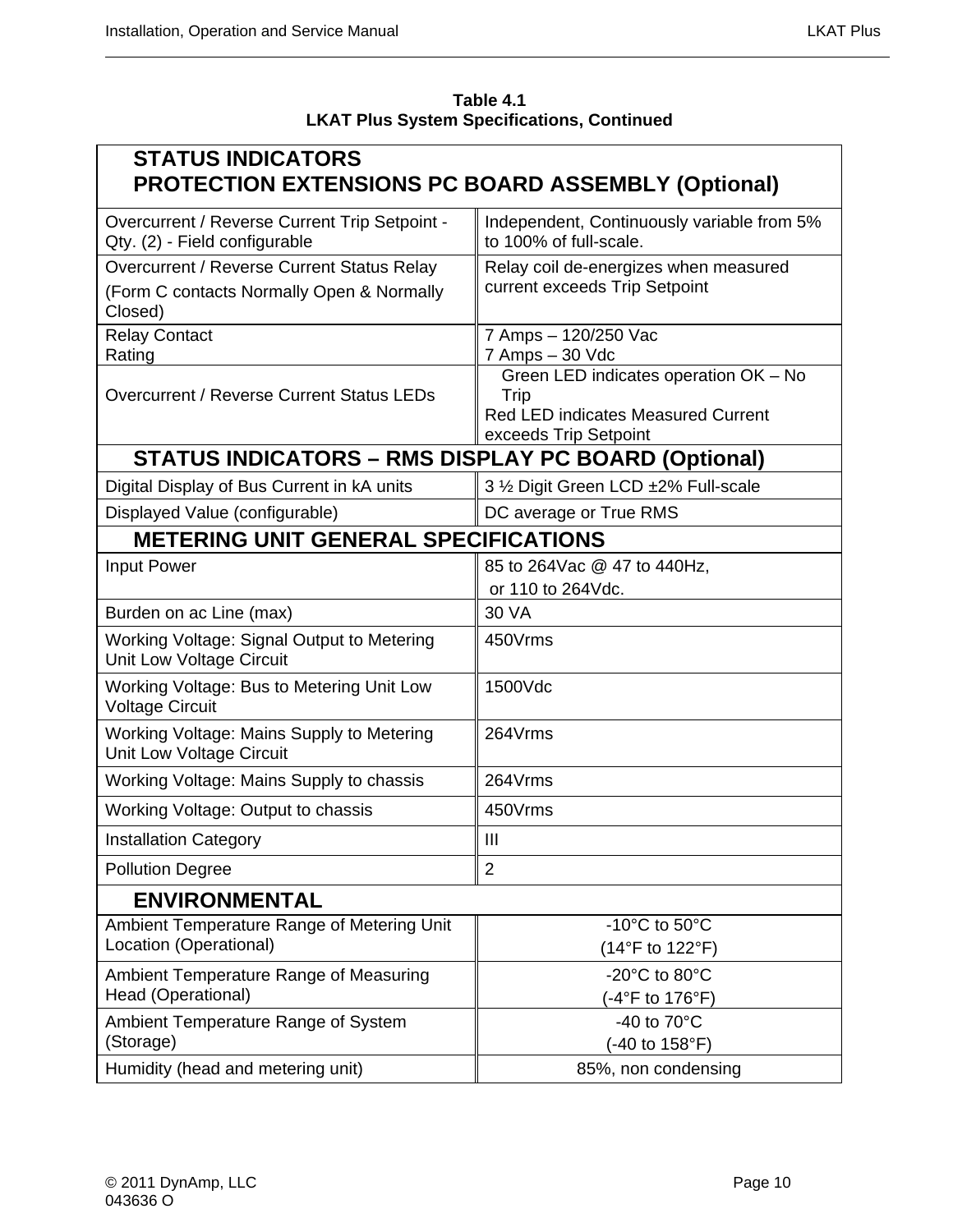**Table 4.1 LKAT Plus System Specifications, Continued** 

<span id="page-24-0"></span>

| <b>PHYSICAL</b>                                                                 |                        |  |  |  |  |
|---------------------------------------------------------------------------------|------------------------|--|--|--|--|
| <b>Measuring Head Weight</b>                                                    | 2 to 8 lbs (1 to 4 kg) |  |  |  |  |
| <b>Metering Unit Weight</b>                                                     | 10 lbs (4.5kg)         |  |  |  |  |
| Head Interconnection Cables (2) -                                               | 33 ft (10 m)           |  |  |  |  |
| <b>Standard Length</b>                                                          |                        |  |  |  |  |
| Head Interconnection Cables (2) -                                               | Up to 164 ft (50 m)    |  |  |  |  |
| Custom Length (Note 1.)                                                         |                        |  |  |  |  |
| Signal Output Cable (1)                                                         | 100 ft (30 m)          |  |  |  |  |
| Power Input Cable (1)                                                           | 33 ft (10 m)           |  |  |  |  |
| Environmental rating: Head, Metering Unit, and<br><b>Interconnection Cables</b> | <b>IP65</b>            |  |  |  |  |

Note 1.) For head interconnection cable lengths exceeding 20m the temperature sensitivity increases ±0.02% / ºC per 10m additional cable length.

#### **Normalized LKAT Bandwidth**



| F.S. Bus Current (kA)  | 5 to 50 | 60   | 71   | 80   | 90   | 100 |
|------------------------|---------|------|------|------|------|-----|
| Corner Frequency (kHz) | 2.248   | .873 | .606 | .405 | .249 |     |

**Figure 4.1 LKAT Plus Frequency Response**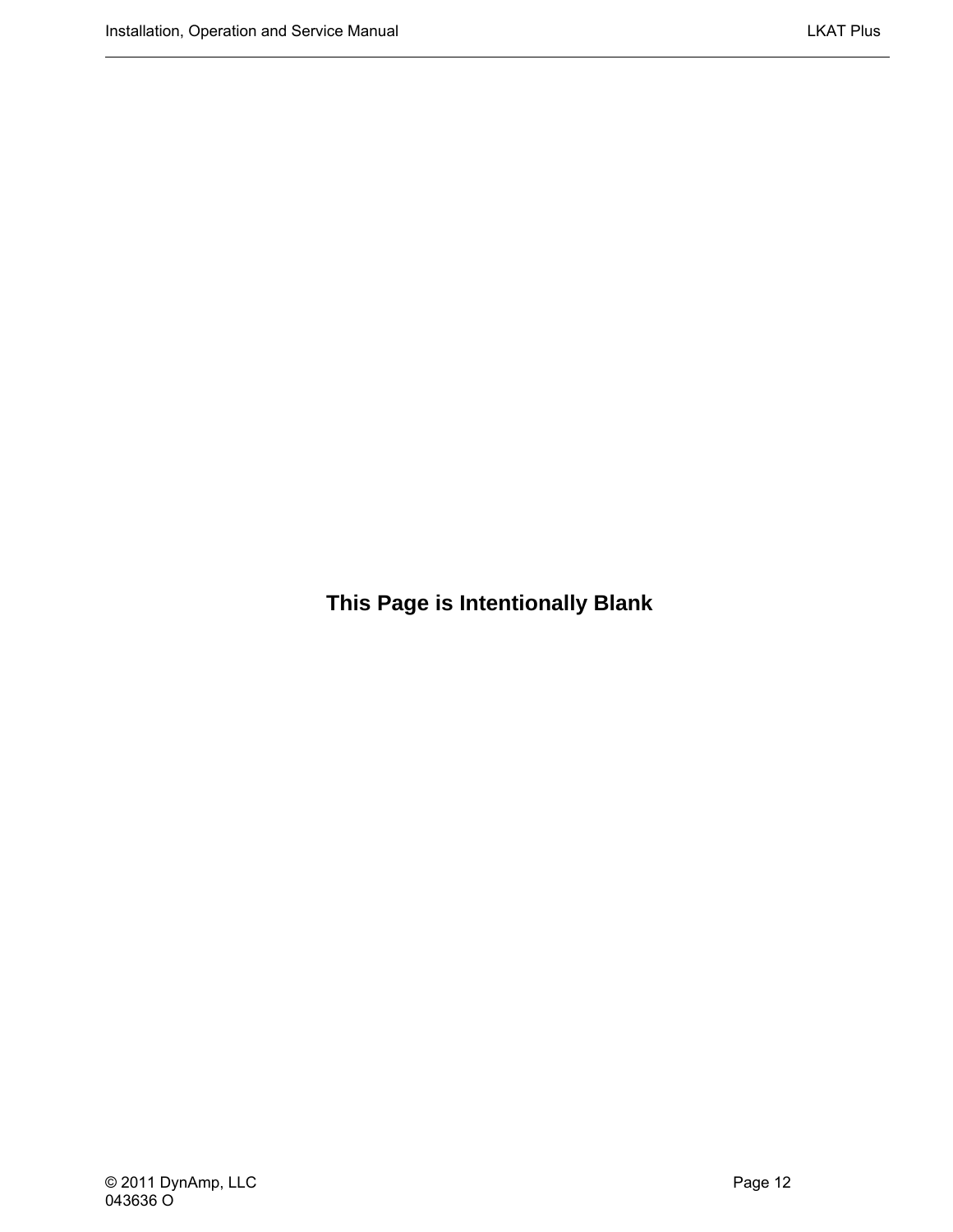# <span id="page-26-0"></span>**5. INSTALLATION**

#### **5.1 HANDLING PRECAUTIONS**

LKAT Plus systems should be handled with the same care as any precision measuring instrument. Severe jolts or bumps to the head or metering unit may cause movement of internal parts, and possibly a malfunction. **Personnel involved in the installation should be familiar with the technical terms, warnings, and instructions in this manual, and all plant safety rules, and be able to follow these.**

The complete system should be inspected for shipping damage at the earliest opportunity. Visible damage must be reported to the carrier immediately. Concealed damage (not evident until the system is operated) must be reported to DynAmp, LLC immediately.

**NOTE**

It is normal to hear a slight "rattling" sound when the LKAT Measuring Head is subjected to vibration.

#### **5.2 INSTALLATION CONSIDERATIONS**

Read the following before mounting the head:

The measuring head is designed to be installed on high voltage bus bars. All interconnection cables must be safely routed away from bus bars and high voltages. Do not allow any interconnection cable to contact bus bars or high voltages. Ignoring the installation precautions and warnings can result in severe personal injury or equipment damage.

- 1. Always follow all local and plant safety procedures when the unit is to be installed on a live bus.
- 2. Choose a mounting location for the head where the ambient air temperature does not exceed 80°C. The LKAT Plus head may be located indoors or outdoors, but should be kept away from extreme heat and solvents. Head installations in direct sunlight are not recommended, as excessive temperature rise could result in measurement error or damage to the head enclosure. If the head is to be installed in an especially harsh environment, please contact the factory to discuss special requirements.
- 3. The head and metering unit are rated IP65. No part of the head or Metering Unit should be submerged under water. **RTV sealant must be used** to seal the measuring head halves together during installation. If RTV is not used, the IP65 rating does not apply to the measuring head.
- 4. For best performance, the head should be mounted in an area free of other bus bars. This is not an essential requirement if a satisfactory magnetic centering can be achieved.
- 5. The head must be installed with proper polarity. An arrow indicates the direction that conventional bus current must flow through the aperture (+) to (-). No damage will occur if the head is reversed, but the system output will indicate current flow in the reverse direction.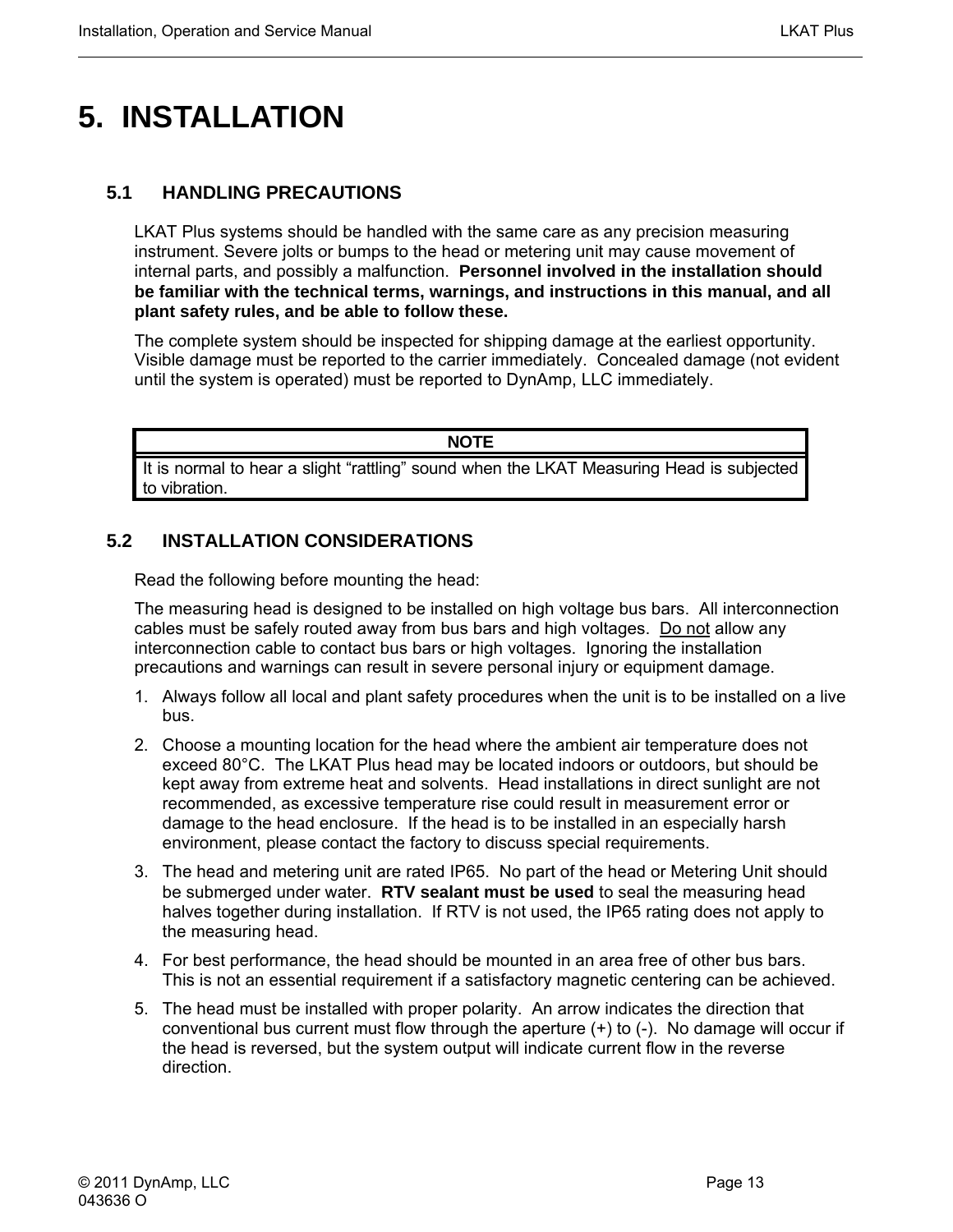- 6. Measuring heads are shipped in matched halves. Make sure that the same serial number is present on the both halves of the measuring head and the metering unit. The two head halves should mate squarely and evenly without forcing or twisting.
- 7. The measurement head is not grounded; however, the head cables should be disconnected from the metering unit prior to installation or maintenance to minimize the possibility of electrical shock. When properly connected, the power input cable will ground the LKAT Plus Metering Unit panel. Refer to drawings at the end of this manual and connection detail on the side of the LKAT Plus Metering Unit enclosure.
- 8. When installing the sensor head, do not remove the seals from the exposed end of the sensor head tube. Doing so may allow water or contaminants to enter the head, and void IP rating and warranty.
- 9. Measuring heads are shipped with mounting hardware installed and adjusted to the bus size specified with each order. For permanent installation, the head halves must be semipermanently bonded around the bus bar using Silicone RTV sealant (adhesive). After the bond cures, the spring-loaded mounting screws (plungers) may require adjustment for appropriate position and spring force on the bus.

#### **FREE BUS ANALYSIS**

The general guidelines below should be applied only when a detailed analysis of the bus system is not available. DynAmp, LLC will perform one detailed computer analysis of the proposed location of the measuring heads within your bus system at no charge. Generally, this is done before or at the time the unit was ordered. This helps assure the system will function properly.

Whenever possible, the head should be installed on the longest straight run of the bus that is available in an area free of other bus structures. The status LEDs and relay contacts indicate proper operation in a given head location.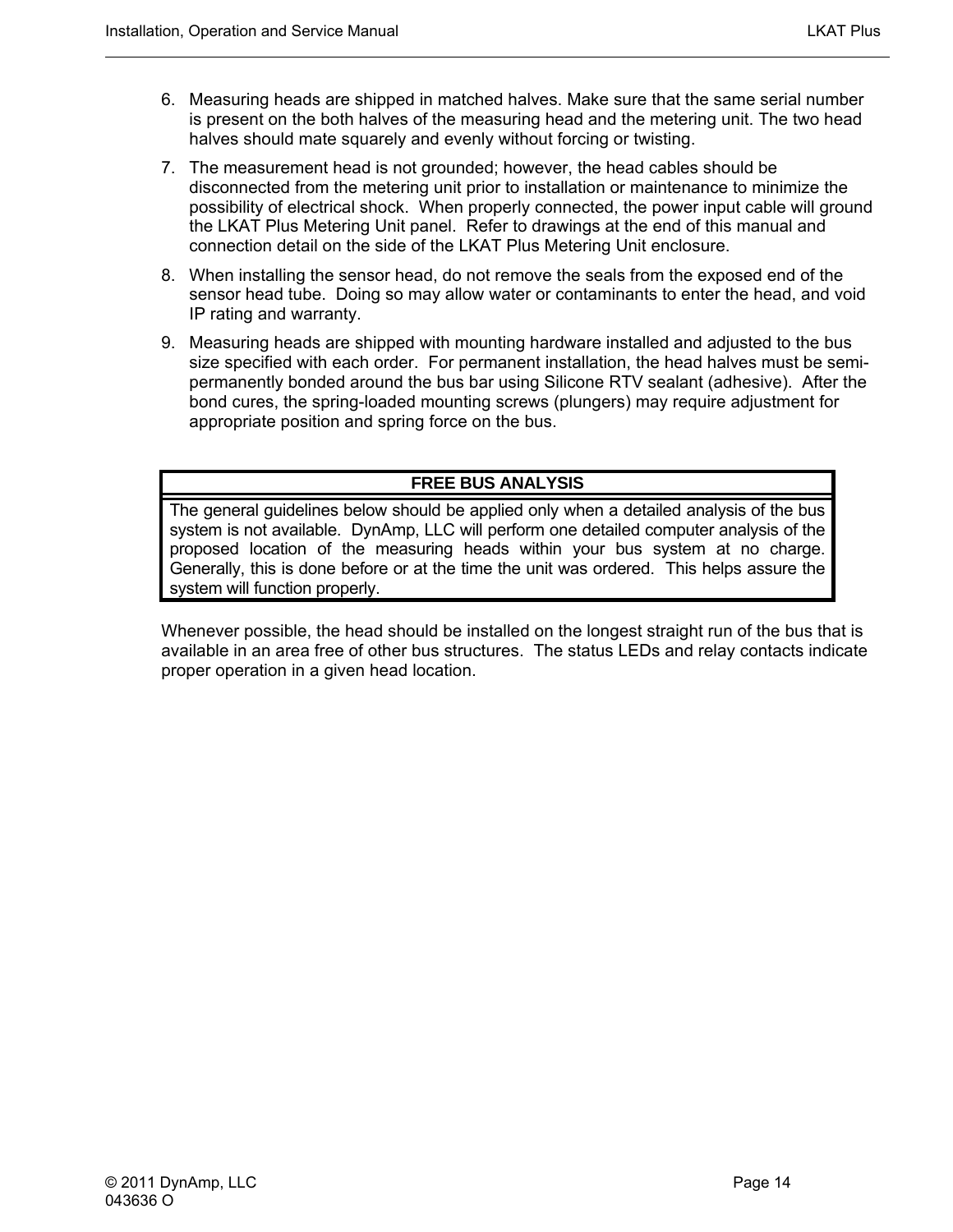<span id="page-28-0"></span>The following installation guidelines may reduce the amount of adjustment necessary to position the sensor head properly.





Each head should be located a minimum distance of 2a from a 90° bend in the bus.







If a head is to be installed on a T- section of the bus, it should be located a distance of 2a from the joining point.

If a head is to be installed on a U-section of the bus, the distance between the parallel bus sections should be 2a, and the head should be centered between them.



**Figure 5.1 General Guidelines for Locating Measuring Heads**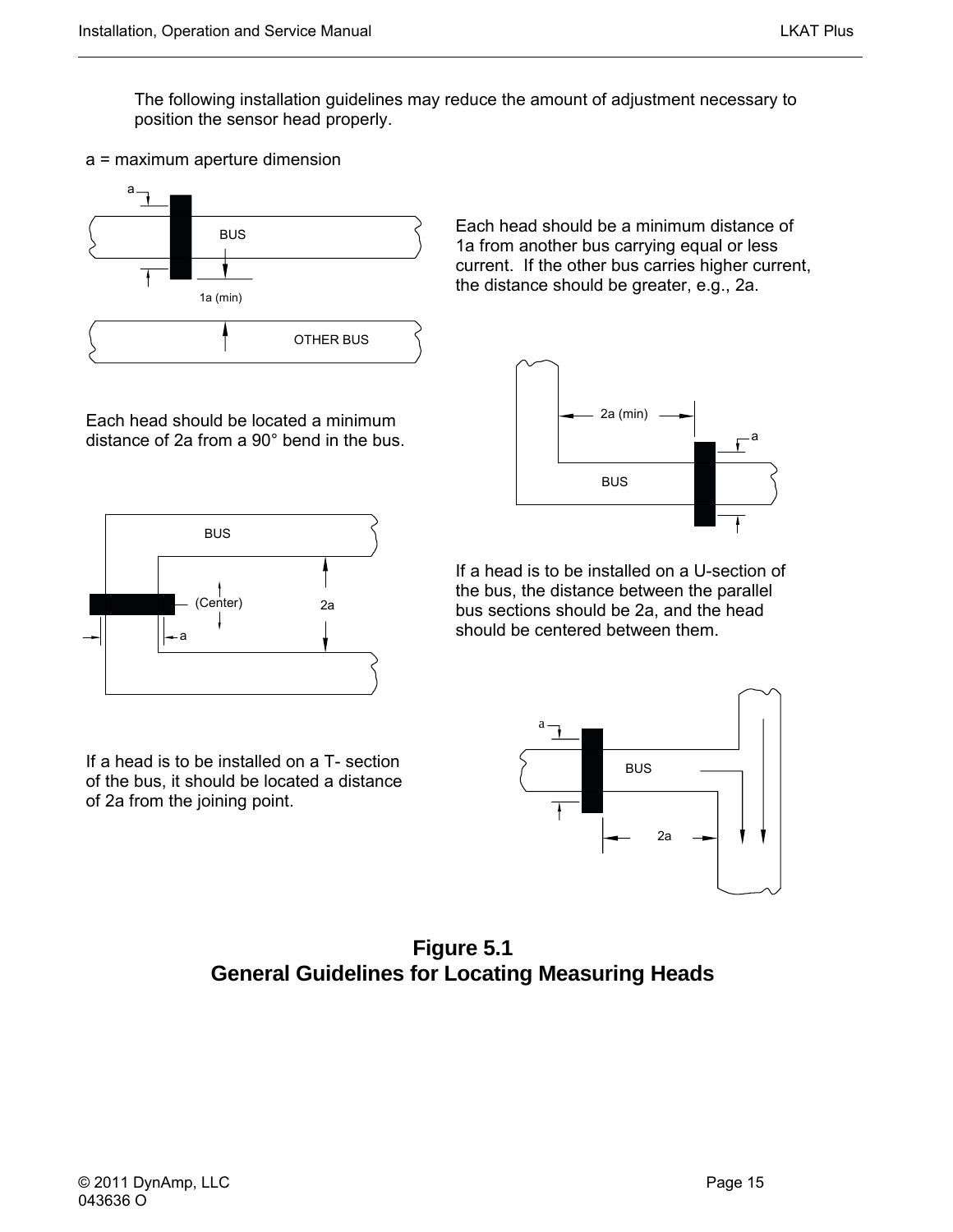#### <span id="page-29-0"></span>**5.3 OFF-BUS FUNCTIONAL CHECK (OPTIONAL)**

After unpacking the LKAT Plus system (but prior to installation) the following functional check of the system is recommended:

Locate a convenient temporary power source for the LKAT Plus system. This may or may not be in the location where the system will be installed. The power source must be in the range 85 to 264Vac @ 47 to 440Hz, or 110 to 264Vdc. The system draws a maximum of 30 voltamperes.

Refer to the drawing "Wiring Diagram, LKAT Plus System" included at the end of this manual. Attach a suitable connector to the unterminated end of the input power cable assembly for connection to the power source to be used for this check.

Connect the measuring head cables A & B to the metering unit.

Connect the power input cable assembly to the metering unit and energize the unit.

Observe the LEDs on the Main pc board assembly. If the LEDs light green, the system is functioning properly. If LED D6 (Accuracy Diagnostics "AD") lights red, skip to "Troubleshooting an Accuracy Diagnostics Fault Indication" in the "Theory of Operation" section of this manual. If LED D5 (Trip 1) lights red, make measurements and complete the form "LKAT Plus Diagnostic Measurements Form 1 – Zero Primary Current" and contact the factory.

Refer to "LKAT Plus Diagnostic Measurements Form – Zero Primary Current". Allow the system one hour to stabilize prior to making measurements. Make measurements and record data shown on the form. File the completed test form for future reference. It is OK to make these measurements away from location where the LKAT Plus system will be installed, but this should be noted on the form

#### **5.4 HEAD INSTALLATION**

The head halves are semi-permanently bonded together around the bus. The measuring head is comprised of two "L" shaped halves. Each half is identified with a serial number followed by an "A" or "B". One interconnection cable exits from each corner box on each half.

When the sensor head is installed on a running ("horizontal") bus, the corner boxes should be located beneath the bus. This reduces chances of ingress by pollutants and minimizes heating of the head electronics by the bus.

For rising ("vertical") busses, the corner boxes may be located on either side of the bus, depending on mechanical and thermal considerations. The head should be mounted so conventional (+) to (-) current flows in the direction of the arrow on the sensor head.

The following tools and materials are required for installation:

Materials marked with an asterisk ( \* ) are included with each LKAT Plus System order.

| 34" (864mm) Releasable Cable Ties *                                |
|--------------------------------------------------------------------|
| Silicone RTV adhesive / sealant *                                  |
| $1/8$ " (3mm) hex wrench $*$                                       |
| Drill, drill bits, mounting hardware, screwdrivers, wrenches, etc. |
| Cable puller, cable ties, ladder, etc.                             |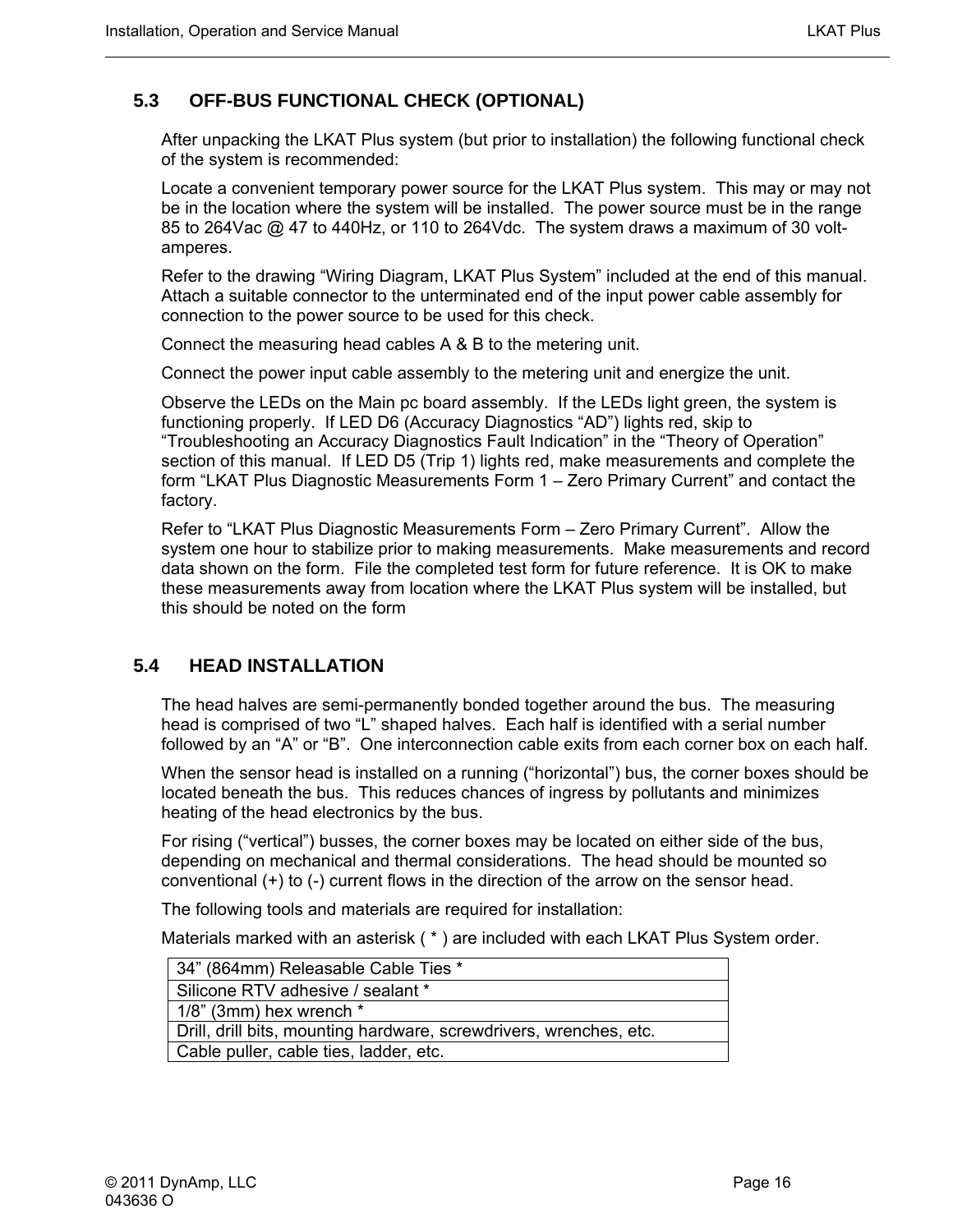<span id="page-30-0"></span>The following is the recommended sequence for installing the measuring head:

- 1. Determine the position where the measuring head will be installed. Bus bar(s) should be free from grease and dust for the best adhesion of the LKAT fiberglass mounting channels to bus bar(s).
- 2. Connect the head cable assemblies to the metering unit.
- 3. Remove the backing from the adhesive foam strips on the fiberglass mounting channels. Position the mounting channels to the bus in the desired location.
- 4. Squeeze a ¼" (6.5mm) continuous bead of silicone RTV adhesive around the elbow and tube seam indicated by the yellow "HEAD SPLITS HERE" marker. Keep the Silicone RTV on the outside of the elbow cavity. There must be sufficient Silicone RTV adhesive to seal any gap between the sensor head halves.
- 5. Position the two "L-shaped" head halves around the bus and the fiberglass channels. Mate the two halves, pressing them together until the tubes are firmly seated in the elbows.
- 6. Install the releasable cable ties to hold the head halves together while the Silicone RTV cures. The cable ties may be removed after 24 hours.
- 7. Route the interconnection cables away from the bus and other high voltages.
- 8. Connect the power cable assembly to appropriate power source and LKAT Plus metering unit.
- 9. The Silicone RTV takes approximately 24 hours to cure. After Silicone RTV has cured, the plunger tension may be adjusted, if needed. Use the 1/8" hex wrench supplied with the system for this purpose.

#### **5.5 SYSTEM CHECKOUT**

Recheck all wiring connections against the drawings to ensure proper installation. Energize the LKAT Plus system. Confirm that the green status LEDs are illuminated. If D6 (AD LED) lights red, skip to "Troubleshooting an Accuracy Diagnostics Fault Indication" in the "Theory of Operation" section of this manual

With the bus energized, the metering unit digital display should indicate the primary current (in kA units) within ±2%. The current loop should produce an output signal of +20mA (±0.75%) at full-scale bus current, with allowance for any bias offset.

Photocopy the appropriate *LKAT Plus Diagnostic Measurements Forms*. Form 1 is for diagnostic measurements at zero bus current (with the sensor head on or off the bus). Form 2 is for diagnostic measurements with the sensor head installed on the bus with the bus energized. Follow the directions to measure and record necessary information.

#### **NOTE:**

- These forms are intended to help keep accurate records of LKAT Plus functional tests.
- This information may prove valuable in the event of a malfunction.
- These measurements do not constitute system calibration.
- Space is provided for the recording of three sets of readings.
- Voltages may vary slightly with temperature extremes.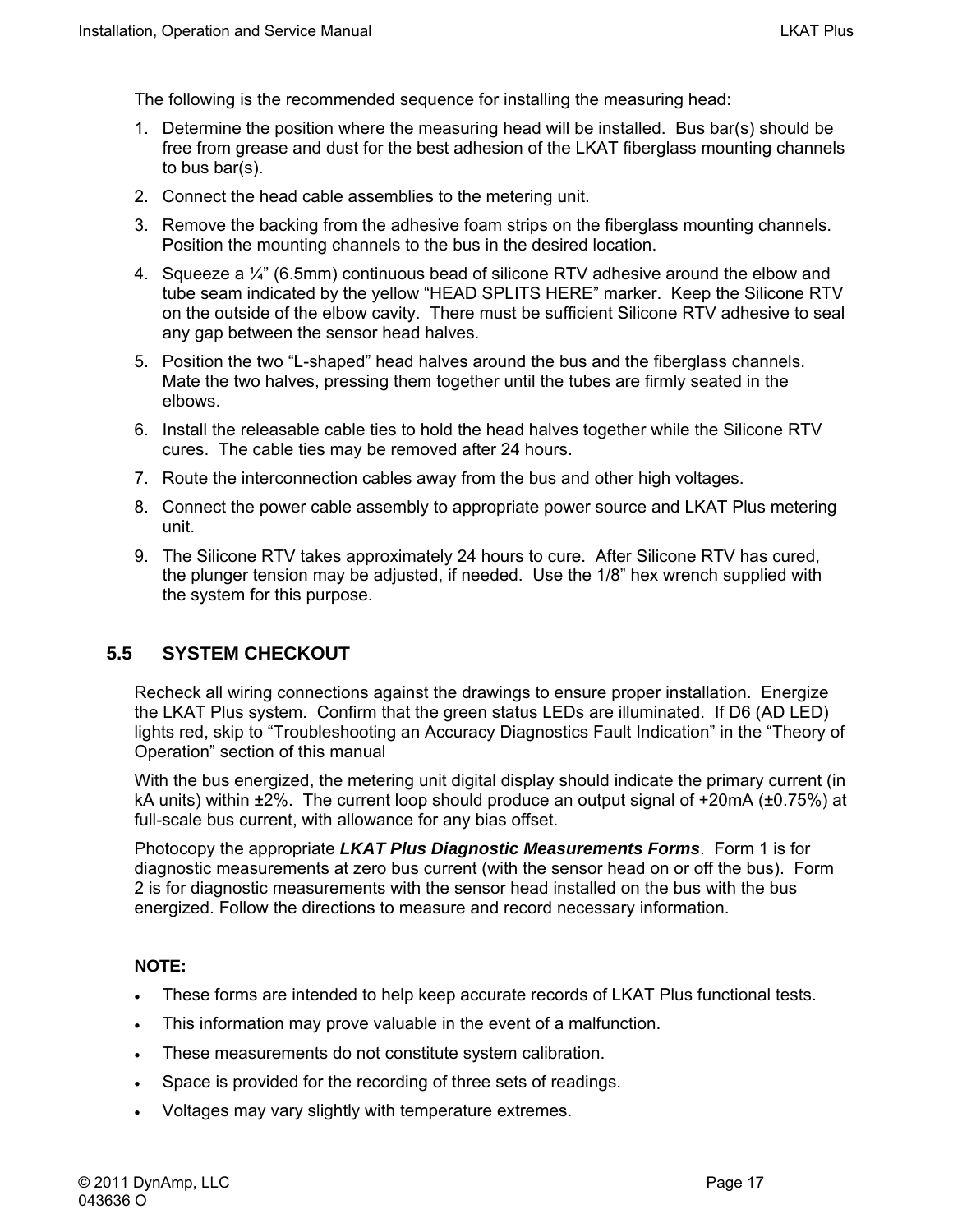- System performance will typically remain within nominal specifications when measured levels fall within the acceptable limits shown on the forms.
- Levels must be measured and recorded under test conditions shown on the forms.
- The metering unit cover must be open during system checkout, as all measurements are made inside metering unit on Main pc board terminal blocks. The cover should remain firmly closed during normal operation.
- **Always** complete these forms **before** contacting the factory.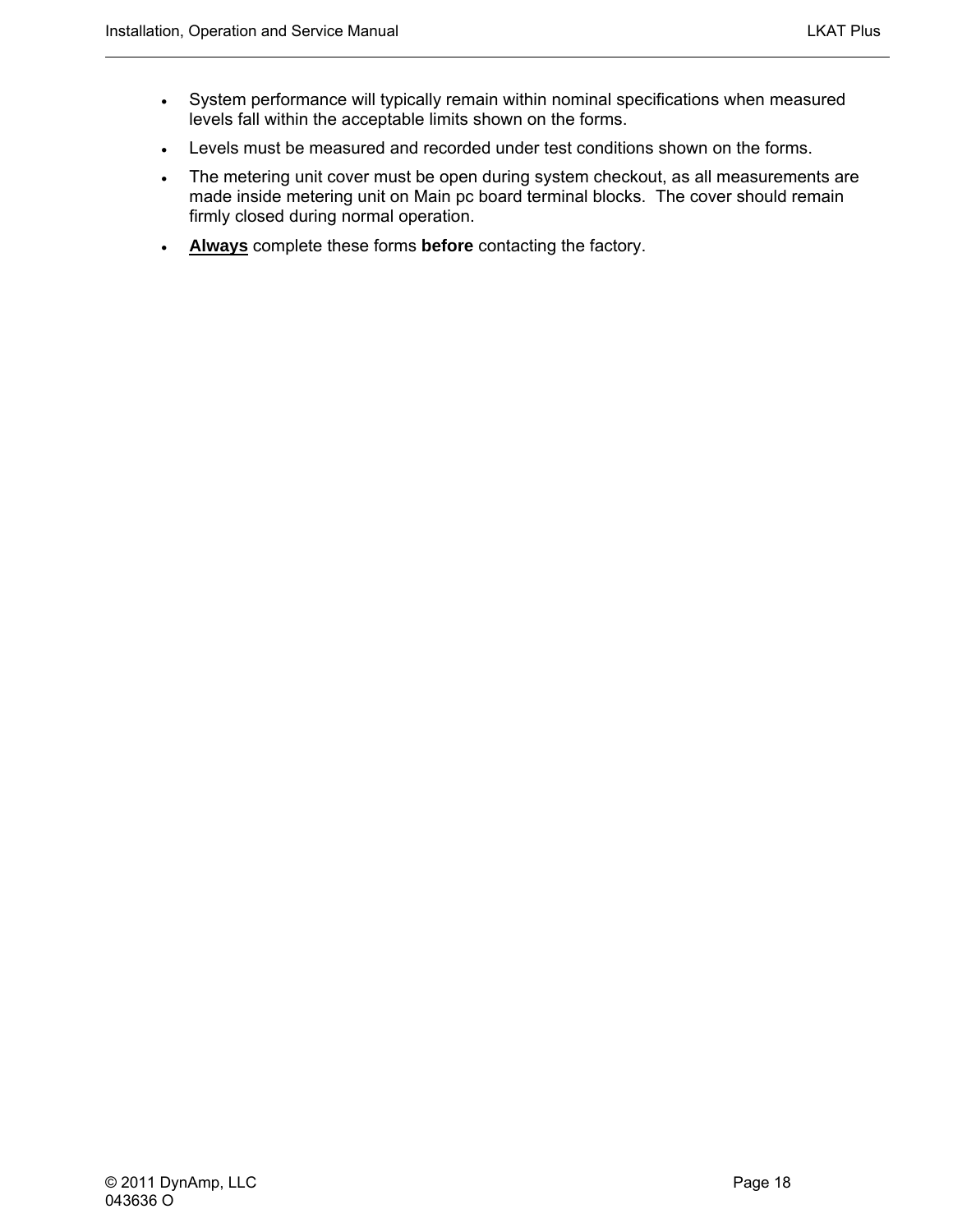#### <span id="page-32-0"></span>**Table 5.1 LKAT Plus Diagnostic Measurements Form 1 – Zero Primary Current**

### **LKAT Plus Diagnostic Measurements Form Zero Primary Current**

Instructions:

- 1.) Assure that the metering unit is energized and both head halves are connected.
- 2.) Assure that head is off bus, or that bus is de-energized.
- 3.) Measure and record the information below (make additional copies of this form as needed).

#### **TEST CONDITIONS:**

#### **ZERO PRIMARY CURRENT (Head may or may not be installed on bus);**

**LKAT Plus SYSTEM must be ENERGIZED for AT LEAST ONE HOUR.** 

| <b>MEASURE</b>                                              | $(+)$ DMM<br>at | $(-)$ DMM<br>at | <b>ACCEPTABL</b><br>E RANGE | <b>DATE</b> | <b>DATE</b> | <b>DATE</b><br>$\prime$ |
|-------------------------------------------------------------|-----------------|-----------------|-----------------------------|-------------|-------------|-------------------------|
| $+5V$<br>supply                                             | $P4-1$          | P4-2            | $+5V$<br>$(\pm 0.5V)$       |             |             |                         |
| $+15V$<br>supply                                            | P4-3            | $P4-4$          | $+15V$<br>$(\pm 0.5V)$      |             |             |                         |
| $-15V$<br>supply                                            | P4-6            | P4-5            | $-15V$<br>$(\pm 0.5V)$      |             |             |                         |
| Input<br>A <sub>1</sub>                                     | $P1-1$          | $P1-2$          | 0V<br>$(\pm 5mV)$           |             |             |                         |
| Input<br>A2                                                 | $P1-3$          | $P1-2$          | 0V<br>$(\pm 5mV)$           |             |             |                         |
| Input<br><b>B1</b>                                          | $P2-1$          | $P2-2$          | 0V<br>$(\pm 5mV)$           |             |             |                         |
| Input<br><b>B2</b>                                          | $P2-3$          | $P2-2$          | 0V<br>$(\pm 5mV)$           |             |             |                         |
| Output<br>Current<br>Loop<br>Burden at<br><b>Full-Scale</b> | P3-1            | P3-2            | 10.2V<br>max                |             |             |                         |

Serial Number **Exercise 20**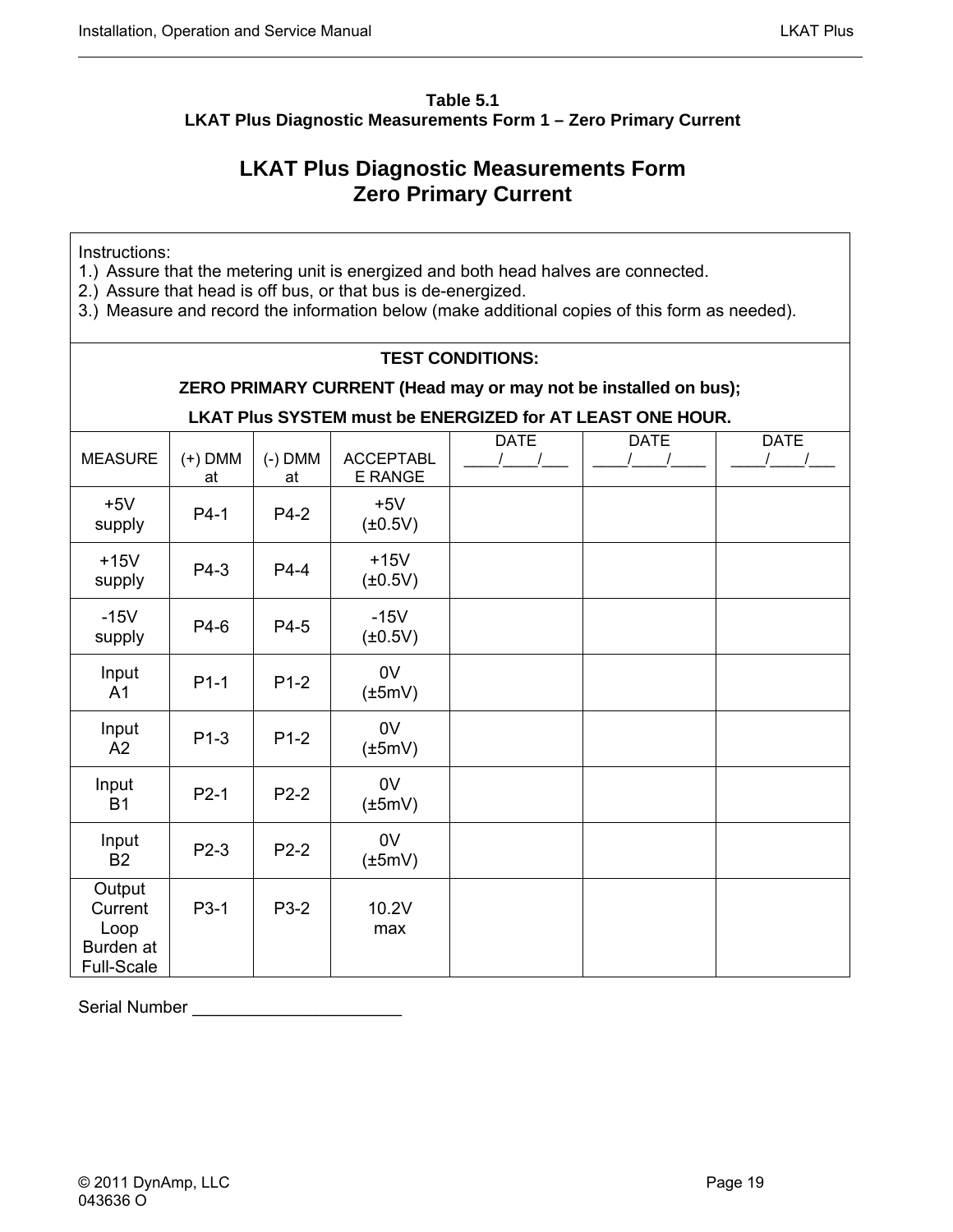#### <span id="page-33-0"></span>**Table 5.2 LKAT Plus Diagnostic Measurements Form 2 – Energized Primary Bus**

### **LKAT Plus Diagnostic Measurements Form Energized Primary Bus**

Instructions:

- 1.) Assure that the metering unit is energized and both head halves are connected.
- 2.) Assure that head is on bus and that bus is energized.
- 3.) Measure and record the information below (make additional copies of this form as needed).
- 4.) Record Serial Number and Current Loop Burden Resistance (Ohms)

| <b>TEST CONDITIONS:</b>                                   |           |              |                      |               |               |               |  |
|-----------------------------------------------------------|-----------|--------------|----------------------|---------------|---------------|---------------|--|
| <b>ENERGIZED PRIMARY BUS;</b>                             |           |              |                      |               |               |               |  |
| LKAT Plus SYSTEM must be ENERGIZED for AT LEAST ONE HOUR. |           |              |                      |               |               |               |  |
| <b>MEASURE</b>                                            | $(+)$ DMM | $(-)$ DMM    | <b>ACCEPTABLE</b>    | <b>DATE</b>   | <b>DATE</b>   | <b>DATE</b>   |  |
|                                                           | at        | at           | <b>RANGE</b>         | $\frac{1}{2}$ | $\frac{1}{2}$ | $\frac{1}{2}$ |  |
| $+5V$                                                     | $P4-1$    |              | $+5V$                |               |               |               |  |
| supply                                                    |           | P4-2         | $(\pm 0.5V)$         |               |               |               |  |
| $+15V$                                                    |           | P4-4         | $+15V$               |               |               |               |  |
| supply                                                    | P4-3      |              | $(\pm 0.5V)$         |               |               |               |  |
| $-15V$                                                    | P4-6      | P4-5         | $-15V$               |               |               |               |  |
| supply                                                    |           |              | $(\pm 0.5V)$         |               |               |               |  |
| Input<br>A <sub>1</sub>                                   | $P1-1$    | $P1-2$       | Within               |               |               |               |  |
|                                                           |           |              | ±25mV of<br>Input A2 |               |               |               |  |
| Input                                                     |           |              | Within               |               |               |               |  |
| A2                                                        | $P1-3$    | $P1-2$       | ±25mV of<br>Input A1 |               |               |               |  |
| Input                                                     |           | Within       |                      |               |               |               |  |
| <b>B1</b>                                                 | $P2-1$    | $P2-2$       | ±25mV of<br>Input B2 |               |               |               |  |
| Input<br><b>B2</b>                                        | $P2-3$    |              |                      | Within        |               |               |  |
|                                                           |           | $P2-2$       | ±25mV of<br>Input B1 |               |               |               |  |
| Output                                                    |           |              |                      |               |               |               |  |
| Current<br>Loop                                           |           | P3-1<br>P3-2 | 10.2V                |               |               |               |  |
| Burden at                                                 |           |              | max                  |               |               |               |  |
| <b>Full-Scale</b>                                         |           |              |                      |               |               |               |  |

Serial Number \_\_\_\_\_\_\_\_\_\_\_\_\_\_\_\_\_\_ Nominal Current Loop Burden Resistance (Ohms) \_\_\_\_\_\_\_\_\_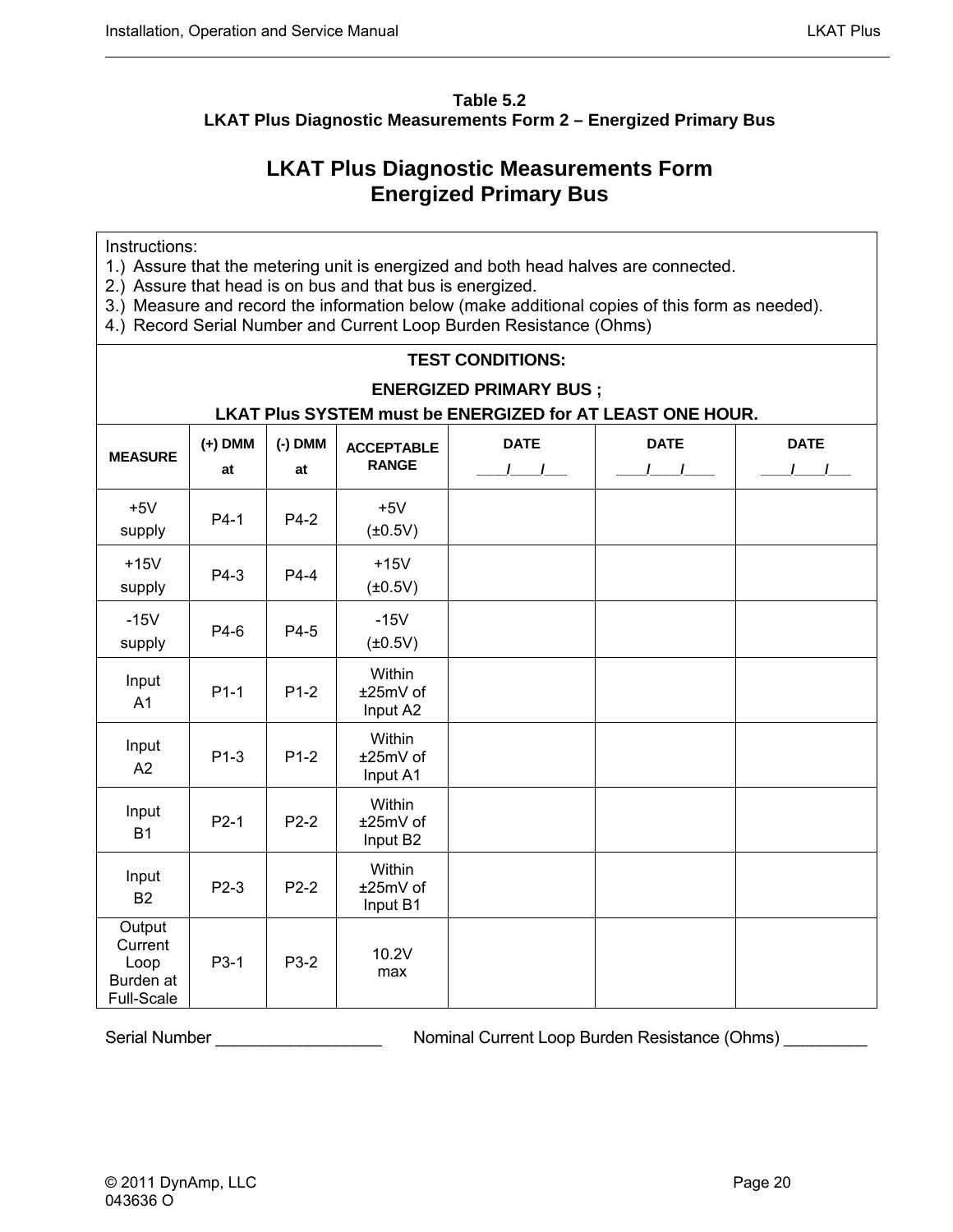#### <span id="page-34-0"></span>**5.6 METERING UNIT INSTALLATION**

The location of the metering unit should be determined by the following factors:

- 1. Ambient air temperature must stay in the range of -10 $^{\circ}$ C to +50 $^{\circ}$ C at all times.
- 2. The location should not be exposed to direct sunlight.
- 3. The location should be within reach of the head cables supplied with the system. Standard head cable length is 33 feet (10 meters). Extra long head cables may also be ordered for special applications.
- 4. Route interconnection cables away from bus and other high voltages.

Refer to Metering Unit Outline & Mounting drawing at the end of this manual. Anchor the cabinet in the desired location after ensuring adequate cable reach.

Refer to the LKAT Plus System Wiring Diagram. The output cable assembly consists of 20AWG twisted pair cable (8 pairs) with 17 (one contact position in output connector is unused) position circular connector on one end, and stripped, tinned wires on the other end. The twisted wire pairs are jacketed with black and white PVC. Each pair has the pair number imprinted on the jacket. Connect the output cable assembly wires to the appropriate points in the process electronics system.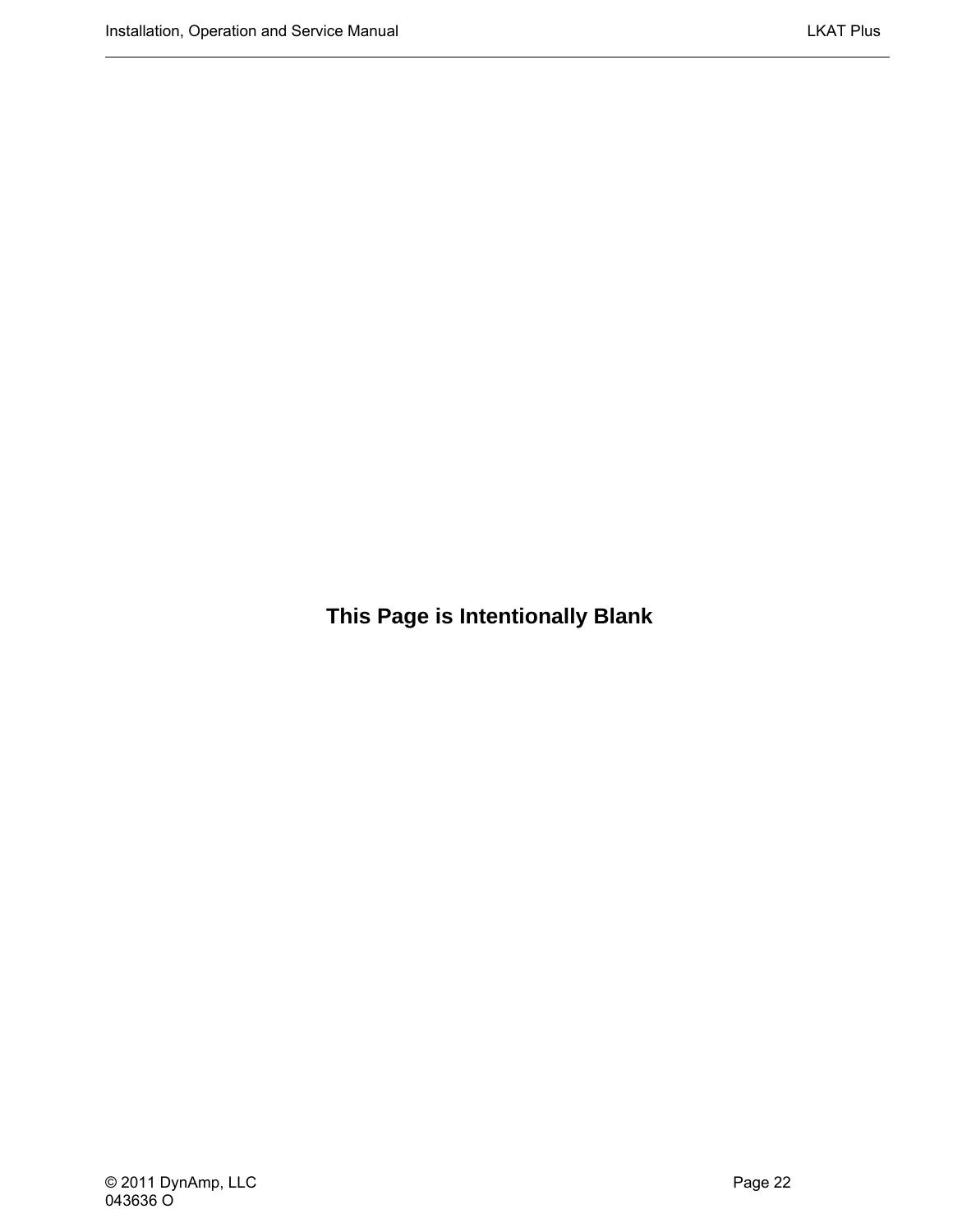# <span id="page-36-0"></span>**6. THEORY OF OPERATION**

#### **6.1 GENERAL**

The LKAT Plus system uses open-loop, open-path (OLOP) technology to convert the magnetic field associated with a current carrying conductor into an isolated milliampere current loop output. This output is scaled to be proportional to the primary conductor current. In addition, a local digital display of the primary bus current (in kiloAmperes) is visible when the optional RMS Display pc board is added to metering unit.

The measurement head is a sealed unit and is not designed for repair in the field. However, a working knowledge of the LKAT Plus system theory of operation will help facilitate timely and accurate diagnosis in the event of problems.

#### **6.2 OLOP TECHNOLOGY**

The term "open-loop" means that the magnetic circuit does not generate an opposing magnetic field to null the field produced by the primary conductor. The term "open-path" indicates that the sensor is an air-core design, without magnetic core material.

The LKAT Plus system operation is based on Ampere's Law, which states: "the line integral of B (magnetic flux density) around any closed path is equal to  $\mu_0$  (permeability times current)". In practical terms, this means that integrating a closed path around a primary conductor will yield the net primary current.

This integration is implemented using a specific array of Hall Effect ICs. The LKAT Plus system effectively minimizes errors typically present in other open-loop sensors: zero drift, thermal drift, position sensitivity, and susceptibility to external magnetic fields. The absence of a magnetic core practically eliminates errors due to saturation, hysteresis, and core set (remanance) commonly associated with ferrite material.

A generalized block diagram of the LKAT Plus system is shown in Figure 6.1.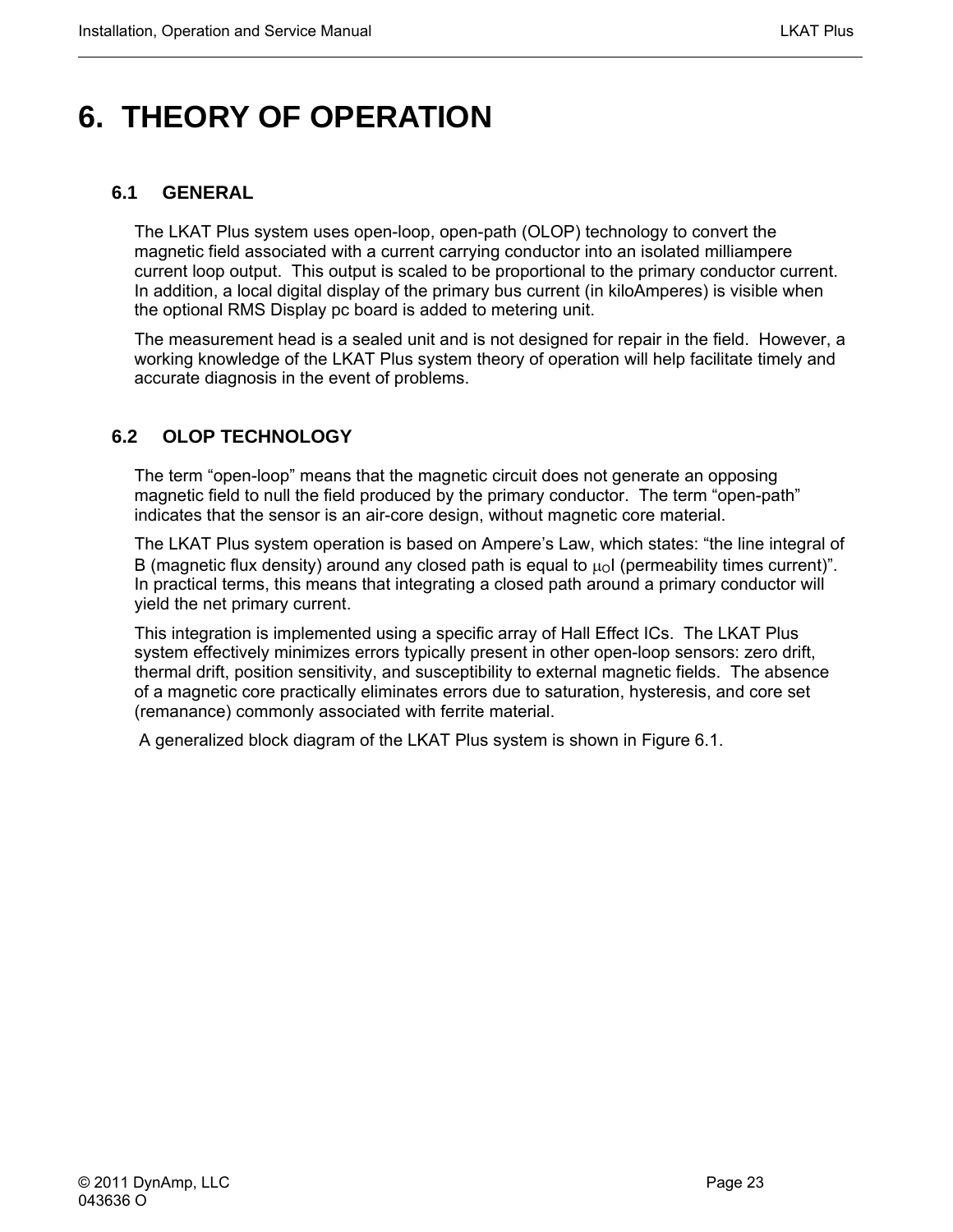<span id="page-37-0"></span>

**Figure 6.1 Block Diagram of the LKAT Plus System**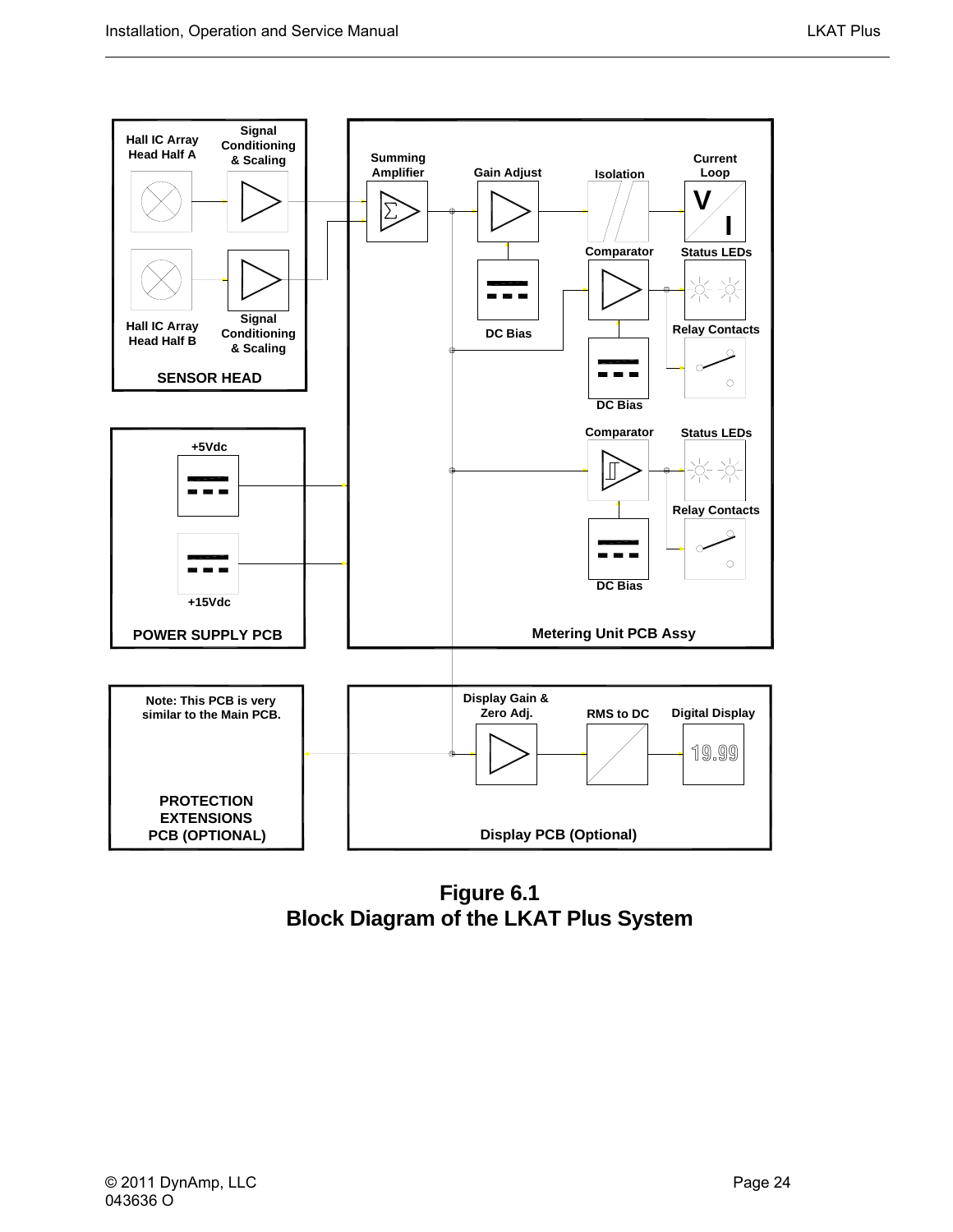#### <span id="page-38-0"></span>**6.3 SYSTEM FUNCTIONAL DESCRIPTION**

The flux density associated with the primary current is sensed by arrays of Hall ICs in the sensor head. The outputs of these devices are summed and filtered, then transmitted to the metering unit where these signals are dc biased and scaled. The Accuracy Diagnostics status LEDs and relay contacts are driven by a signal input that compares the various Hall groups with voltage setpoints. When the Hall group signal exceeds the reference, the green LED will go out and the red LED will illuminate. The relay coil will de-energize under the same conditions. The Trip Setpoint LEDs and relay contacts operate in a similar manner.

Main PCB LED D6 is a RED / GREEN the Accuracy Diagnostics status LED. This LED indicator and Main PCB relay CR2 contacts may be used to monitor the following conditions:

- Head imbalance
- Power supply failure
- Head disconnected
- Sensor electronics failure
- Other circuit failures causing loss of measurement accuracy

Occurrence of one or more of the conditions above will deenergize CR2 relay coil, changing the state of the contacts and changing the LED indication from green to red. Refer to the section "Troubleshooting an Accuracy Diagnostics Fault Indication" in this section for more information about determining the cause and eliminating a fault condition.

#### **6.4 LKAT PLUS METERING UNIT**

Refer to drawings in the back of this manual. The LKAT Plus metering unit consists of a universal input power supply and Main pc board mounted together on a steel U-chassis. Input, output, and power connections are made from outside the enclosure using panel-mount IP65 rated military-style circular connectors. Wiring harnesses within the metering unit are terminated using 3.5mm and 5.08mm "Eurostyle" connectors.

Input power connects to the Power Supply pc board assembly. The dc supply includes a sloblo type fuse, in-rush and overcurrent protection, as well as MOV overvoltage clamping. The power supply provides outputs of ±15Vdc and +5Vdc required by the system electronics. These outputs connect to the Main pc board assembly via a short wire harness.

Connections to the sensor head are made via the Main pc board assembly. The u-chassis with power supply and Main pc board is mounted on a sub-panel inside NEMA-4X enclosure. The enclosure cover must be securely closed and cable assemblies connected at all times during normal operation.

#### **6.5 HEAD INTERCHANGEABILITY**

Measuring heads of various sizes will operate properly when connected to the LKAT Plus metering unit. However, the LKAT Plus system is *factory calibrated as a system***.** As a result, optimal measurement accuracy is achieved when the metering unit is connected to the head it was calibrated with, and installed on the size bus bar it was designed for.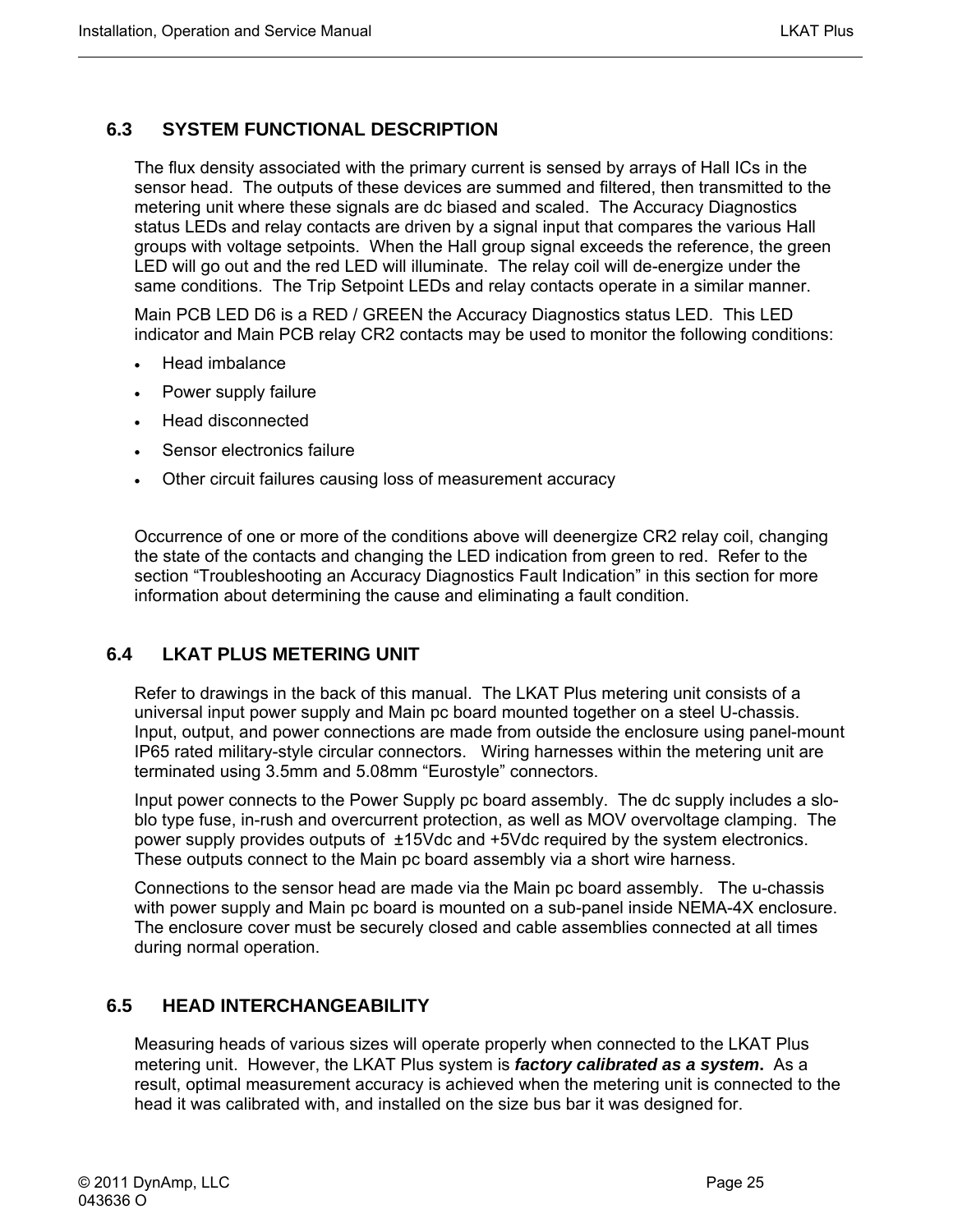#### <span id="page-39-0"></span>**6.6 TROUBLESHOOTING AN ACCURACY DIAGNOSTICS FAULT INDICATION**

A problem may exist when the LKAT Plus system is energized with A and B head cables connected to the metering unit and the Main PCB AD status LED D6 illuminates RED and / or Main PCB CR2 status relay coil de-energizes. This is true whether or not the measuring head is installed on the bus. The following table is intended to help the user determine and hopefully eliminate the cause of the fault.

| 品<br>ဉိ<br>Main<br>Green | 8品<br>Main I<br>Red LI | ပှ<br>Contact<br>-3 to P3-<br>ဥ | <b>BUS ON</b> | <b>OFF</b><br><b>SUB</b> | Possible problem           | Action / Check                                                                                                    |
|--------------------------|------------------------|---------------------------------|---------------|--------------------------|----------------------------|-------------------------------------------------------------------------------------------------------------------|
| <b>ON</b>                | <b>OFF</b>             | Open                            | X             | X                        | System operating           | DC measurements (optional)                                                                                        |
| <b>OFF</b>               | <b>OFF</b>             | Close                           | X             | X                        | No input power             | Verify input power connection                                                                                     |
| <b>OFF</b>               | <b>OFF</b>             | Close                           | X             | X                        | DC power supply            | Verify DC power on main pcb                                                                                       |
| <b>OFF</b>               | <b>ON</b>              | Close                           | X             | X                        | <b>Head halves</b>         | Verify head interconnections at metering                                                                          |
| <b>OFF</b>               | <b>ON</b>              | Close                           | X             |                          | Head imbalance             | Adjust position of head for green ON, red                                                                         |
| <b>OFF</b>               | <b>ON</b>              | Close<br>d                      | X             | X                        | Sensor head<br>malfunction | Measure head input signals at zero bus<br>current; output should be < 5mVdc;<br>substitute known good sensor head |
| <b>OFF</b>               | ON                     | Close                           | X             | X                        | Other problem              | Contact factory                                                                                                   |

#### **Table 6.1 Troubleshooting an Accuracy Diagnostics Fault Indication**

#### **6.7 SYSTEM CALIBRATION OVERVIEW**

DynAmp does not specify required intervals of calibration for its products.

The end user of the product is responsible for identifying the appropriate interval between calibrations. The intervals should be determined based on the following factors:

- Requirements of a Quality Management System
- Accuracy and permissible limits of errors
- Purpose and usage
- Experience with similar products
- Manufacturer's recommendations
- Stability of the product
- Past history
- Other characteristics of the product

Reference: "ISO/IEC 17025:2005, General requirements for the competence of testing and calibration laboratories" and Laboratory Accreditation Bureau "Guidance for Documenting and Implementing ISO/IEC 17025:2005 and Laboratory Guidance."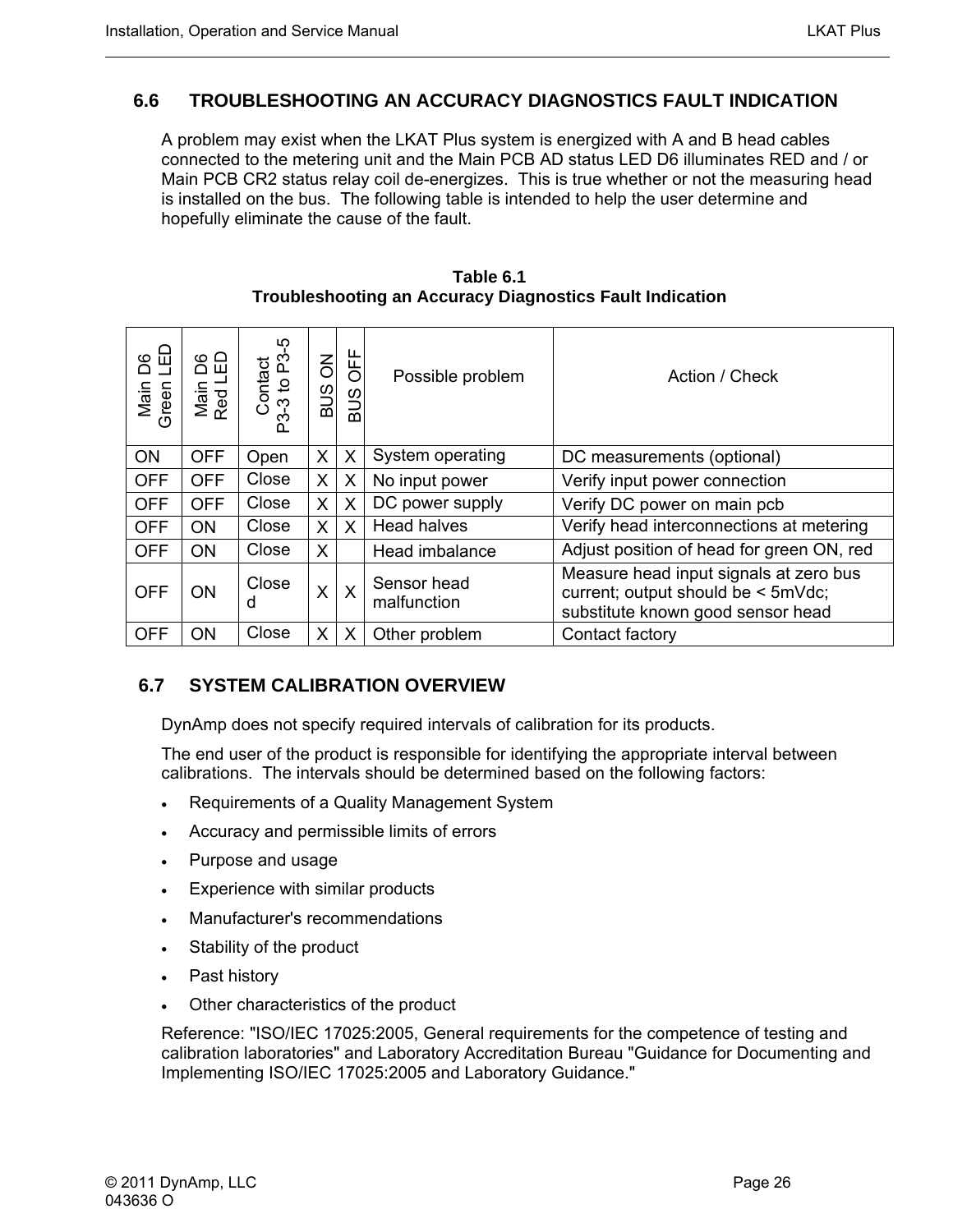<span id="page-40-0"></span>As a guideline, DynAmp recommends a 24-month interval of calibration for all permanently installed products and a 12-month interval of calibration for all products used in portable applications.

The DynAmp, LLC LKAT Plus Current Measurement System is factory calibrated for accuracy of 0.75% of full-scale measured current (or better).

Calibration may be performed as:

- Field Calibration (On Process Bus)
- Field Calibration (On Test Bus)
- Factory Calibration

#### **IMPORTANT NOTE**

DynAmp, LLC assumes no responsibility for the accuracy of LKAT Plus Systems calibrated by any person other than a DynAmp, LLC Technician.

To calibrate the LKAT Plus System, one compares the output of the device under test ("DUT") to a reference. During field calibration, a 0.1% accurate current measurement system, such as the DynAmp, LLC LKP or LKB, may be used as a reference. Due to significantly larger size and mass, it may be difficult to install a comparably rated LKP or LKB measuring head in on the same bus as the LKAT Plus sensor head to be calibrated.

When several LKAT Plus sensors of the same size and scaling are used in a rectifier or at one location, the use of a DynAmp, LLC factory-calibrated LKAT Plus System may be used as a reference. Approval of this approach typically depends on the accuracy requirements of the measurement application.

LKAT Plus calibration may be performed on a test bus current that is less than the full-scale current of the LKAT Plus System. It is advisable to use a test bus current of 50% (or more) of LKAT Plus System rating. The calibration accuracy depends on the stability of the test bus current, the accuracy of the reference current measurement system and ammeters, as well as the linearity of the LKAT Plus System.

LKAT Plus Systems may be returned to the factory for calibration on a test bus at full-scale current. This requires that the LKAT Measuring Head be removed from process bus. The head and associated metering unit must be returned together, and should have the same serial number. The signal output and input power cable assemblies need not be returned during factory calibration. Specific details of factory calibration are beyond the scope of this manual.

#### **6.8 CALIBRATION PROCEDURE**

#### **IMPORTANT NOTE**

To avoid injury and/or electrical shock, personnel performing calibration must review and observe all hazard warnings and safety precautions stated throughout this product manual.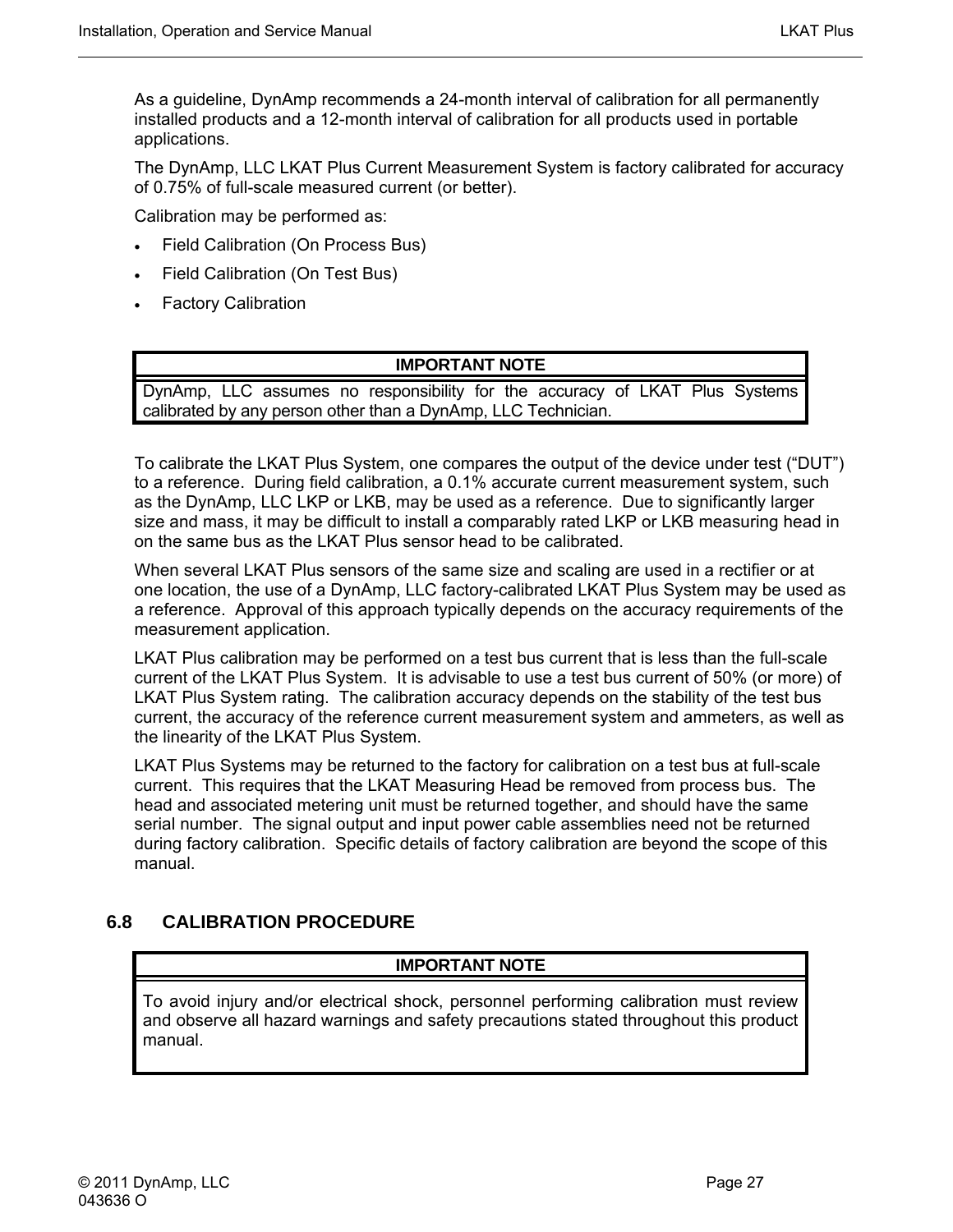<span id="page-41-0"></span>Calibration of the LKAT Plus System is summarized below. All Bias and Zero adjustments are made at zero bus current. All Scaling and Gain adjustments are typically made at Fullscale current. Refer to pc board assembly drawings at the end of this manual for location of switches and potentiometers, as well as tables listing proper switch settings. Except for step 1) below, each table is shown on the appropriate pc board assembly drawing.

Use forms shown in Tables 5.1 and 5.2 to check and record system power supply and channel voltages.

#### **NOTE**

The Optional PE and/or RMS Display pc board assemblies may be installed and calibrated in the field. Use the Main pc board assembly output signal for the Reference output signal with the LKAT Plus System measuring normal bus current.



**Figure 6.2 LKAT Plus System Test Setup**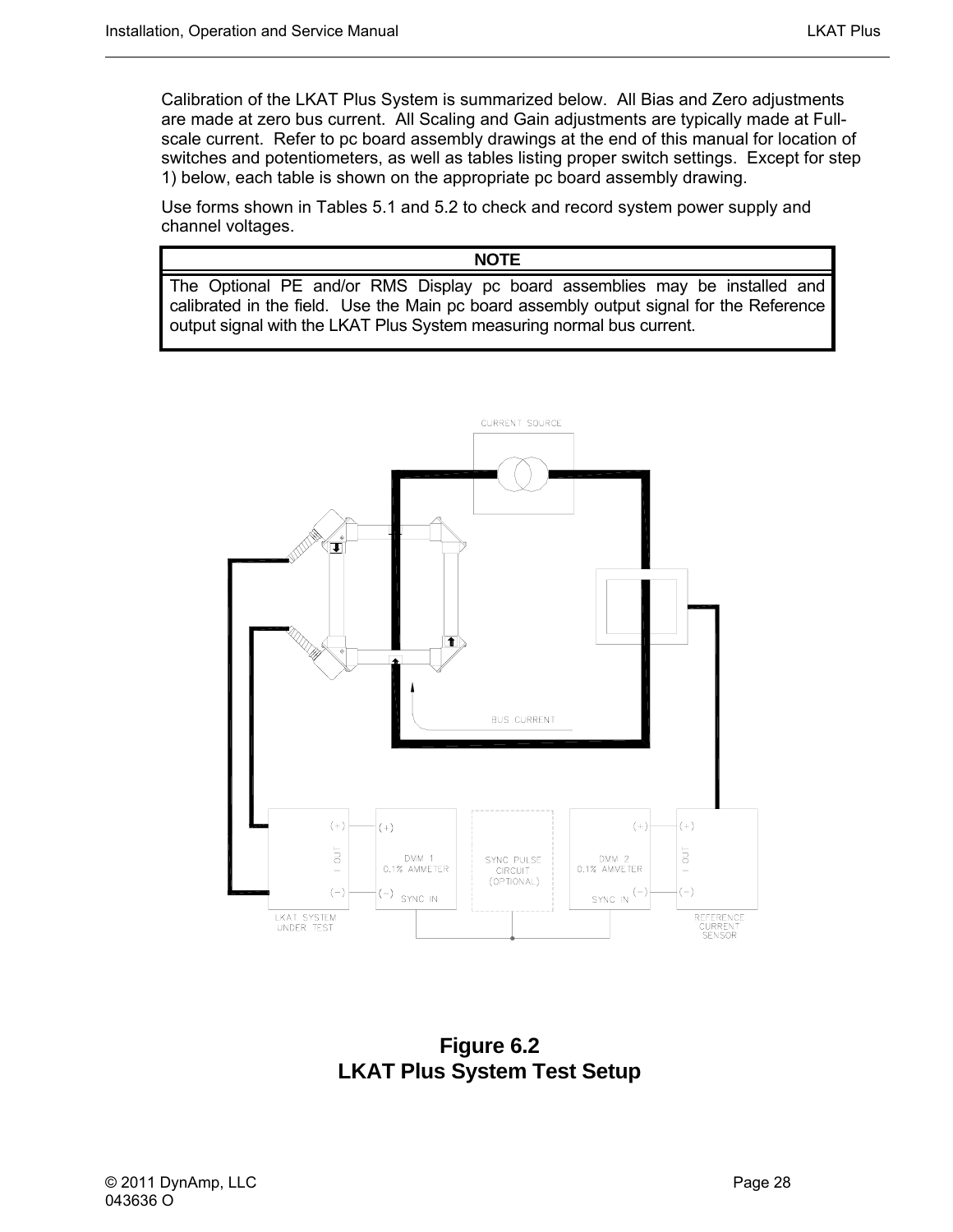Calibrate the Main PCB Current Loop Output

- Set Output Bias (coarse) using SW4
- Set Output Type using SW5
- Remove tape seal from switch SW1 and SW2, if necessary. Adjust Output Gain (coarse) using SW1 and SW2
- Adjust Output Bias (fine) using R42
- Adjust Output Gain (fine) gain using R7
- Readjust Output Bias (fine) using R42 (if required)

Calibrate the PE PCB Current Loop Output (Optional)

- Set Output Bias (coarse) using SW4
- Set Output Type using SW5
- Remove tape seal from switch SW1 and SW2, if necessary. Adjust Output Gain (coarse) using SW1 and SW2
- Adjust Output Bias (fine) using R42
- Adjust Output Gain (fine) gain using R7
- Readjust Output Bias (fine) using R42 (if required)

Calibrate the Main PCB – Trip 1 Setpoint

- Select Trip 1 Protection Polarity using SW3
- Adjust Trip 1 Setpoint using R33 (coarse) and R46 (fine)

Calibrate the PE PCB Trip 2 & 3 Setpoints

- Select Trip 2 Protection Polarity using SW3
- Adjust Trip 2 Setpoint using R33 (coarse) and R46 (fine)
- Select Trip 3 Protection Polarity using SW3
- Adjust Trip 3 Setpoint using R34 (coarse) and R47 (fine)

Calibrate the RMS Display PCB Assembly

- Select Decimal Point position
- Select DPM Mode
- Select RMS Signal Conditioning Options using SW1F, G, & H (SW1-6, 7, & 8)
- Select Input Scale Factor using SW1E (SW1-5)
- Select Input Attenuation using SW1A, B, C, & D (SW1-1, 2, 3, & 4)
- Set DPM Gain (fine) using R12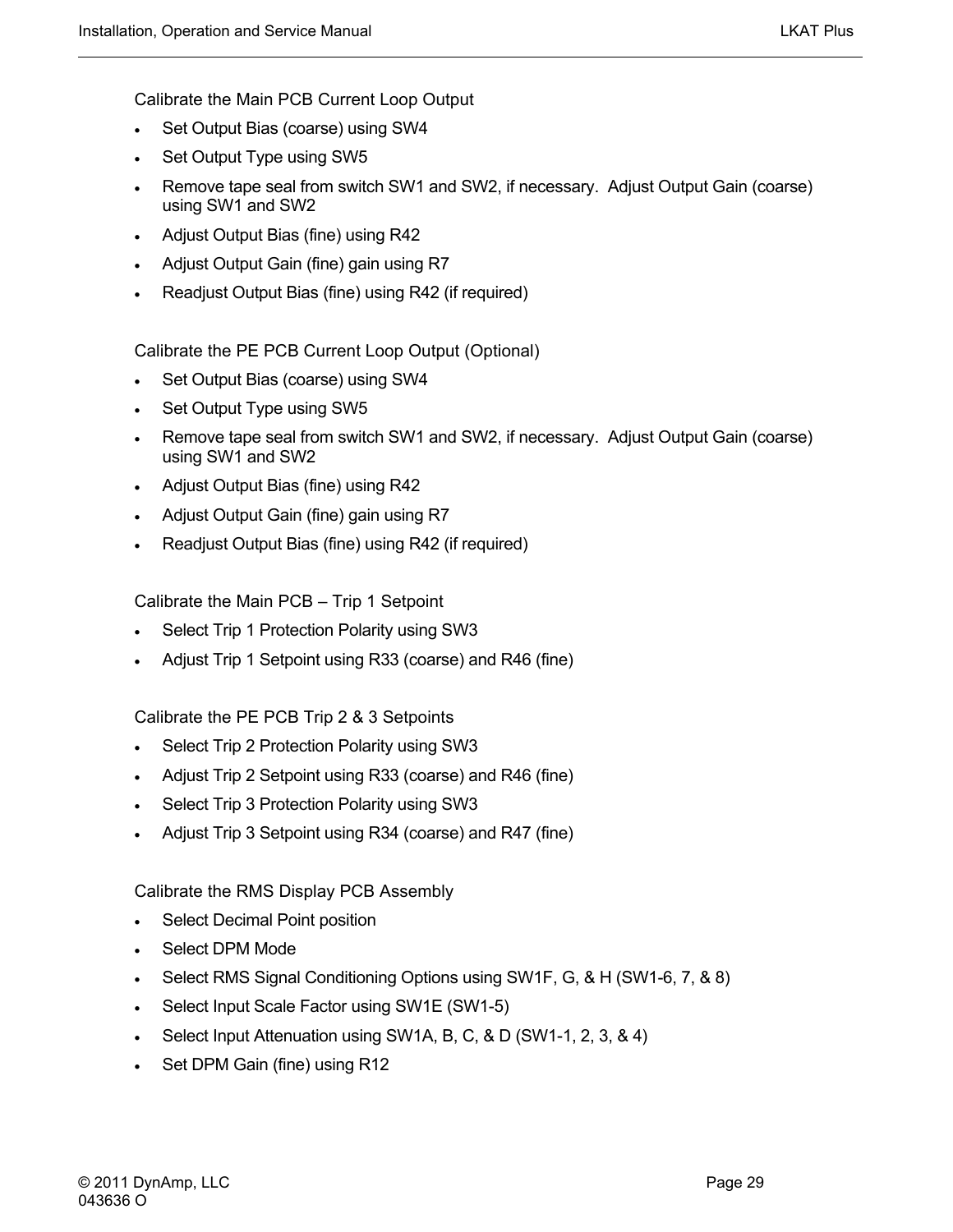#### <span id="page-43-0"></span>**6.9 FIELD CONFIGURATION OF TRIP SETPOINTS**

Trip setpoints may be re-configured on site for any level between 5% and 100% of full-scale. The trip polarity may also be re-configured on site. However, the Accuracy Diagnostics trip setpoint should not be adjusted without consulting the factory.

Refer to assembly drawings for the Main pc board and PE pc board (optional) included at the end of this manual. To change trip polarity adjust SW3-1 and SW3-2 according to the table on the assembly drawing.

The trip setpoint is proportional to the current where the trip will occur: "Trip Current" – from LKAT Plus Metering Unit nameplate. To configure the trip setpoint:

Refer to Table 6.2, "Trip Configuration Details". Adjust coarse and fine potentiometers to produce calculated New  $V<sub>STPT</sub>$ .

Measure the existing setpoint voltage (V  $_{\text{STP}}$ ); use the equation below to calculate the new setpoint voltage.

| New $V_{STPT}$ =               |      | Old $VSTPT$ | Old Trip Current | X | New Trip Current         |  |
|--------------------------------|------|-------------|------------------|---|--------------------------|--|
| Example: Old V <sub>STPT</sub> |      |             | $= 7V$           |   |                          |  |
| Old Trip Current               |      | $=$         | 70kA             |   |                          |  |
| New Trip Current               |      | $=$         | 80kA             |   |                          |  |
|                                | 7V   |             |                  |   |                          |  |
|                                | 70kA | X           | 80kA             |   | $= 8V$ (New $V_{STPT}$ ) |  |

**Table 6.2 Trip Configuration Details** 

| <b>Trip Circuit</b>                                                                                            | $V_{STPT}$ Location | <b>Coarse Adjust</b> | Fine Adjust   |  |  |
|----------------------------------------------------------------------------------------------------------------|---------------------|----------------------|---------------|--|--|
| (Main)                                                                                                         | TP2<br>(Main        | Set 1                | Set 1<br>Fine |  |  |
| (PE)*                                                                                                          | TP2<br>'PE)*        | Set 2                | Set 2<br>Fine |  |  |
| 'PE)*                                                                                                          | TP3<br>'PE)*        | Set 3                | Set 3<br>Fine |  |  |
| Use P1-2 for zero volt reference (circuit common) for voltage measurements for trip<br>setpoint configuration. |                     |                      |               |  |  |

**\*** Optional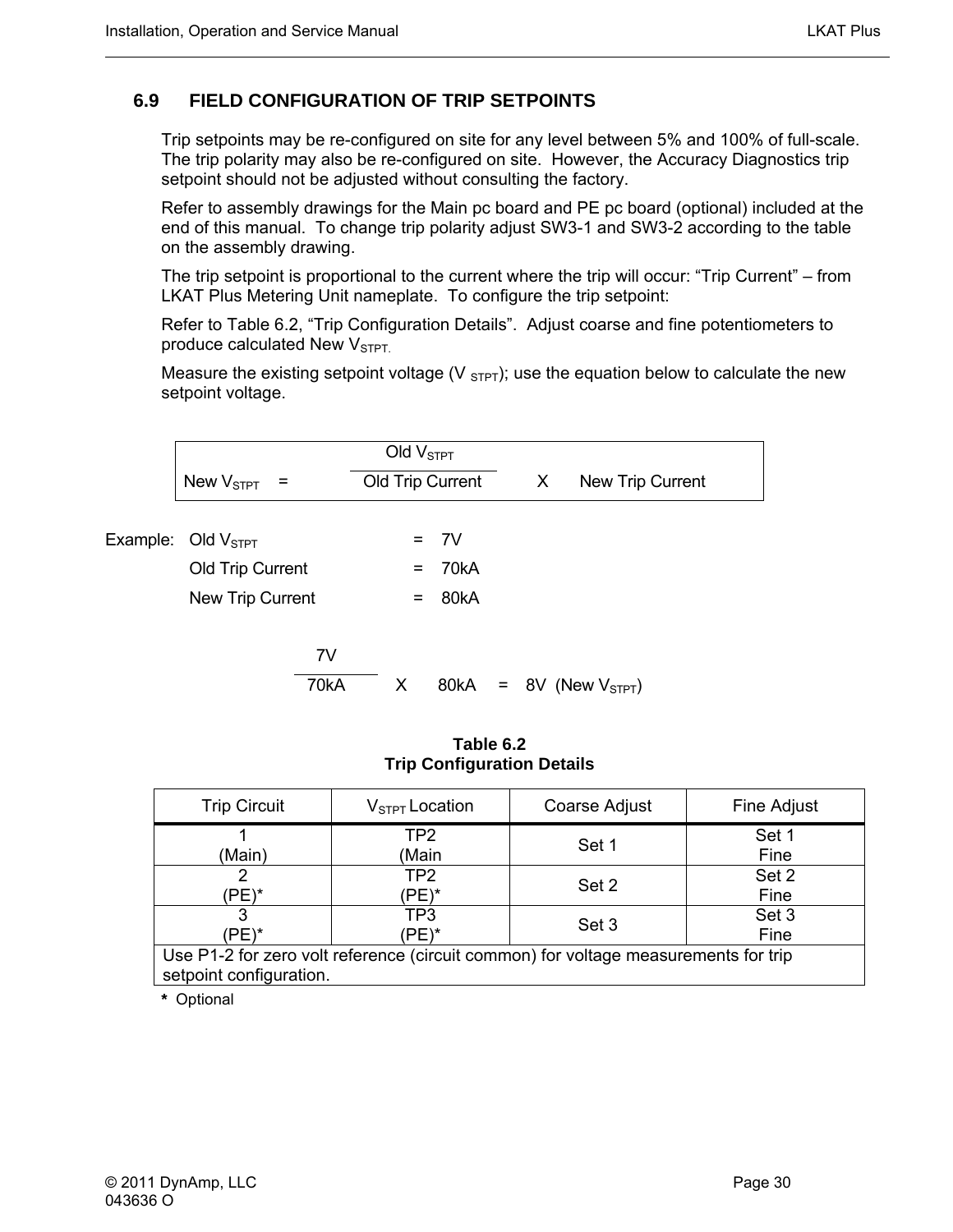#### <span id="page-44-0"></span>**NOTE**

The LKAT Plus is supplied with trip setpoints configured as specified in the LKAT Plus Worksheet. If the trip setpoints are reconfigured in the field, the customer must realize that the trip setpoints shown on the LKAT Plus Metering Unit nameplate will no longer be correct. In this case, DynAmp suggests that the nameplate be changed to reflect the new trip setpoint (following reconfiguration). The nameplate location and suggested method for documenting new trip setpoint(s) are shown in the figure below.

### **Figure 6.3 Nameplate**

| DynAmp      | <b>LKAT Plus</b><br><b>Metering Unit</b>                        | Serial No.<br>08050015<br>Metering Unit No. 043696k<br>System Item No. 045125                           |
|-------------|-----------------------------------------------------------------|---------------------------------------------------------------------------------------------------------|
| Main Output |                                                                 | Main Output                                                                                             |
| Range:      | $-50kA.0.+50kA$<br>Output: -12mA+4+20mA<br>Trip Stpt1: NOT USED | <b>NOT USED</b><br>Range:<br><b>NOT USED</b><br>Output:<br>Trip Stpt2: NOT USED<br>Trip Stpt2: NOT USED |
|             |                                                                 |                                                                                                         |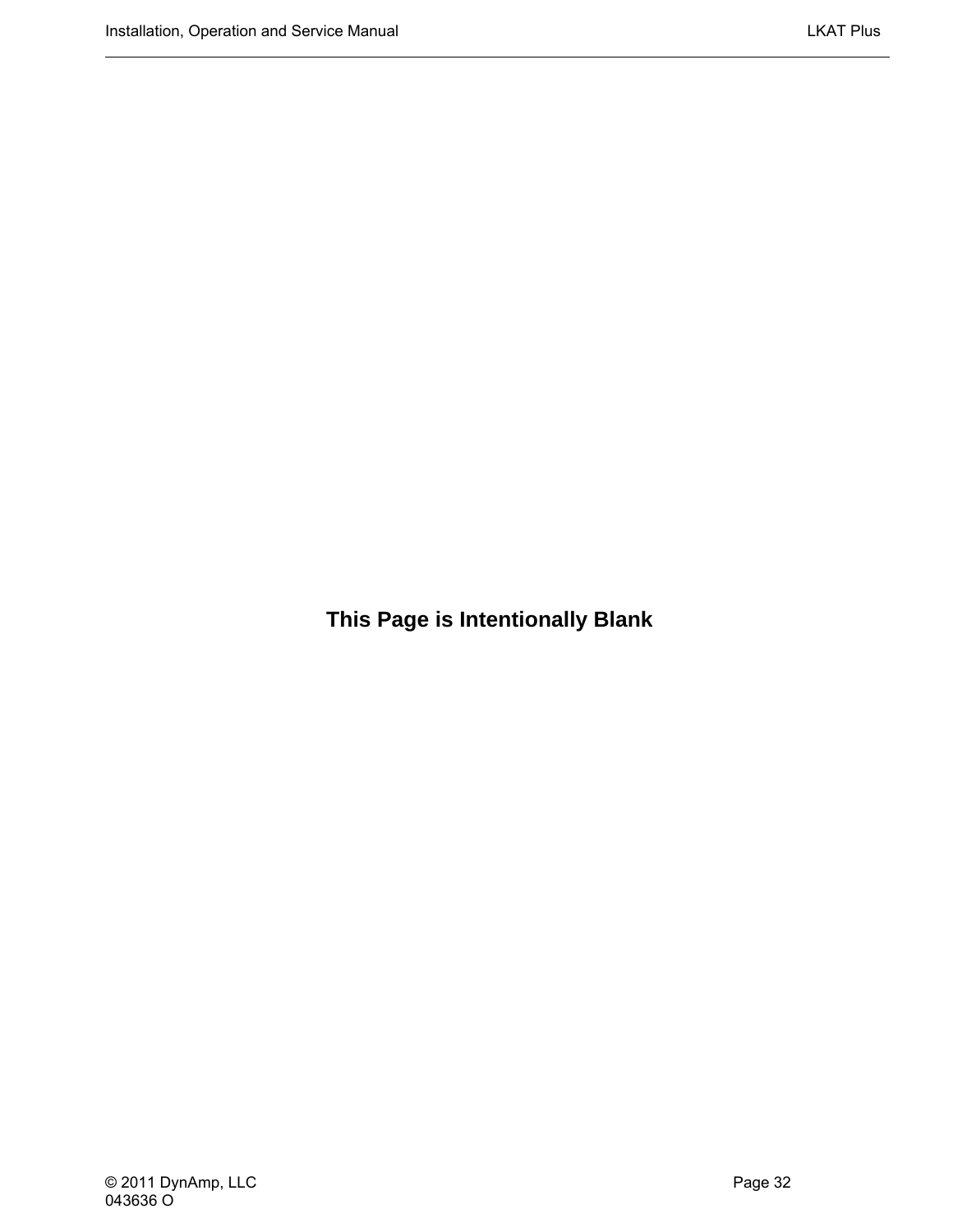# <span id="page-46-0"></span>**7. MAINTENANCE & SPARE PARTS**

#### **7.1 PERIODIC MAINTENANCE**

As is true with any electronic system, proper maintenance will tend to prolong the service life. DynAmp, LLC recommends the following program be performed at the recommended interval to prevent or detect damage to the LKAT Plus System and to ensure reliable performance. Always use appropriate measures to correct any problems found. Following the suggested maintenance schedule may assist in early diagnosis of problem(s) to minimize repairs and down time.

#### **IMPORTANT NOTE:**

If Main pc board LED D6 (AD Status LED) is illuminated RED and / or the status relay coil de-energizes, a fault condition may exist in the LKAT Plus electronics. When this occurs, the system may require immediate attention. Refer to "Troubleshooting Fault Indication", in the "Theory of Operation" section of this manual.

#### **7.2 ANNUAL MAINTENANCE**

Refer to the "Calibration" section of this manual for calibration intervals.

If possible, perform the steps described in section titled "SYSTEM CHECKOUT DURING TEMPORARY INSTALLATION" at least once per year to verify performance of the LKAT Plus system. This may help to prevent or detect damage to the system and to ensure reliable performance. Use appropriate measures to correct any problems found. If LKAT Plus System equipment is exposed to outdoor temperatures, DynAmp, LLC recommends these steps be performed during the hottest time of the year.

In addition, the following steps should be performed once each year as part of annual maintenance:

- 1. Visually inspect measuring head and interconnection cable for evidence of severe overheating, cracks, separation of bonded surfaces, or excessive corrosion. Record any suspect conditions.
- 2. Inspect and adjust the tension of the mounting clamp plungers as needed.
- 3. Visually inspect metering unit and signal converter(s) for evidence of severe overheating, corrosion, or condensation. Record any suspect conditions and take appropriate action.
- 4. Clean as necessary; remove any oil or grease with a mild detergent. Do not use abrasives or strong chemical solvents as they may damage the cables or erase the silkscreen markings from the metering unit.

#### **CAUTION**

To avoid the risk of shock and electrocution, always disconnect all cable assemblies before performing any cleaning or service operation on the metering unit.

Disconnect power to the system before servicing or replacing fuses.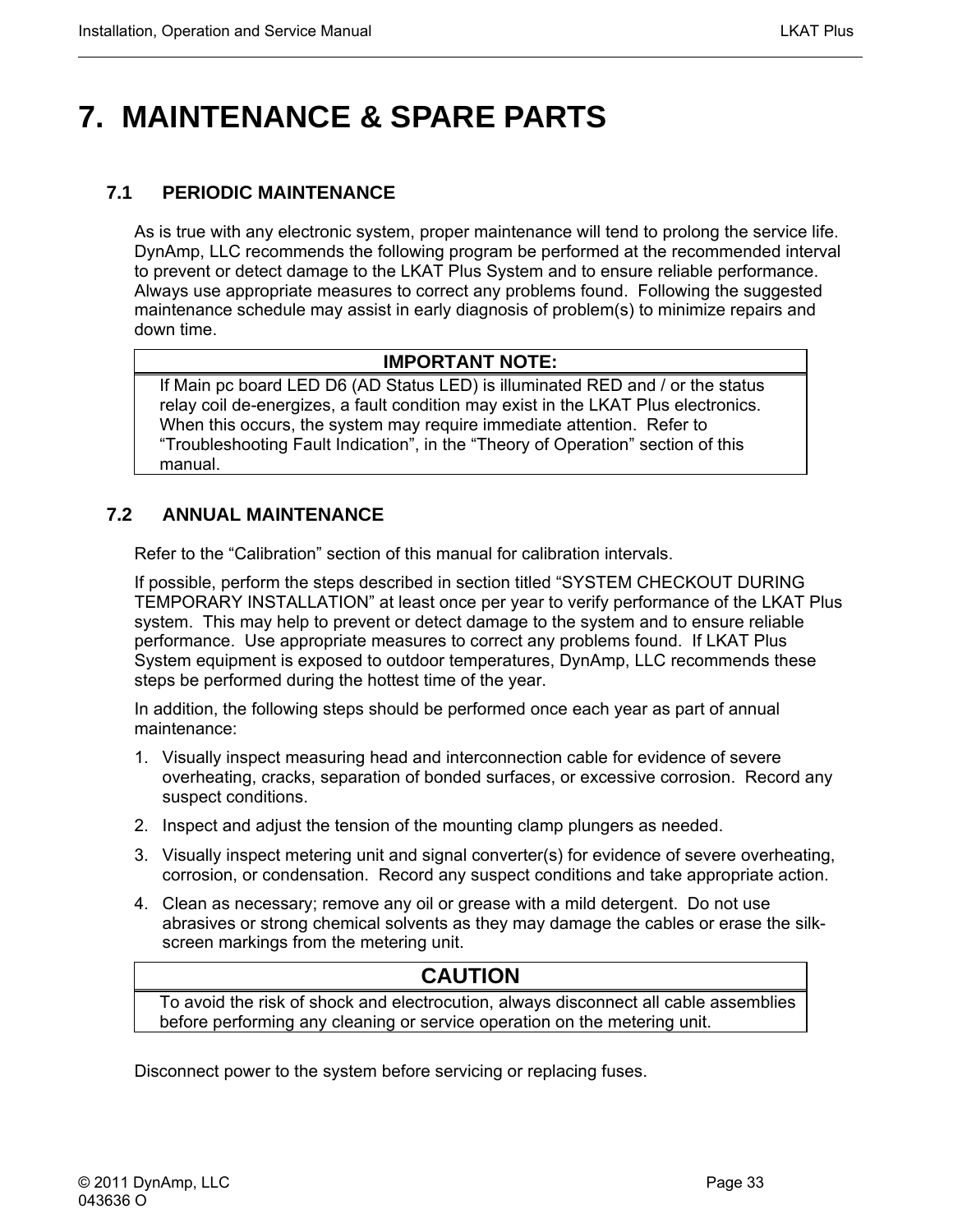#### <span id="page-47-0"></span>**7.3 RECOMMENDED SPARE PARTS**

The following table lists the minimum recommended quantities for spare parts for the LKAT Plus system. As spares are used, replacements should be ordered. Since continuous operation of high-current measurement systems is often critical, stocking spare parts should be given high priority.

Some cable assemblies for the LKAT Plus System include circular connectors. Others use solder cup connectors assembled with adhesive-lined shrink tubing covering the connector shell. If connector(s) are severed from the associated cable assembly, field installable replacement connectors may be purchased. These connectors may also be installed after routing head interconnection cables in conduit. Over-molded replacement cable assemblies may be purchased for the power input and output cables. Head cable connector(s) must be replaced by field installable type(s), or with a new head. Refer to Spare Parts List Table 7.1

The LKAT Plus system measuring heads require special repair procedures and materials. However, the heads are very reliable and should require little or no repair over its service life. Please refer to the nearest authorized DynAmp service center for information on repairs.

| <b>UNGITION</b>                                             |                    |       |
|-------------------------------------------------------------|--------------------|-------|
| <b>DESCRIPTION</b>                                          | <b>ITEM</b><br>NO. | QUAN. |
| Fuses, 2A 250V Slo-Blo 5mm x 20mm<br>$(5$ per box)          | 43054              | 1 box |
| Clamp Assembly, LKAT Plus Mounting (includes 2 plungers)    | 43750              | 2     |
| Plunger, LKAT Plus mounting 10-28 x 1" body, 1/8" hex drive | 43281              | 2     |
|                                                             |                    |       |
| Spare System (Head & Metering Unit calibrated as system)    |                    |       |
| <b>Metering Unit</b>                                        | 43693              |       |
| Head                                                        | $\ast$             |       |

**Table 7.1 Spare Parts List** 

Item number same as original system head

Disconnect power to the system before servicing or replacing fuses.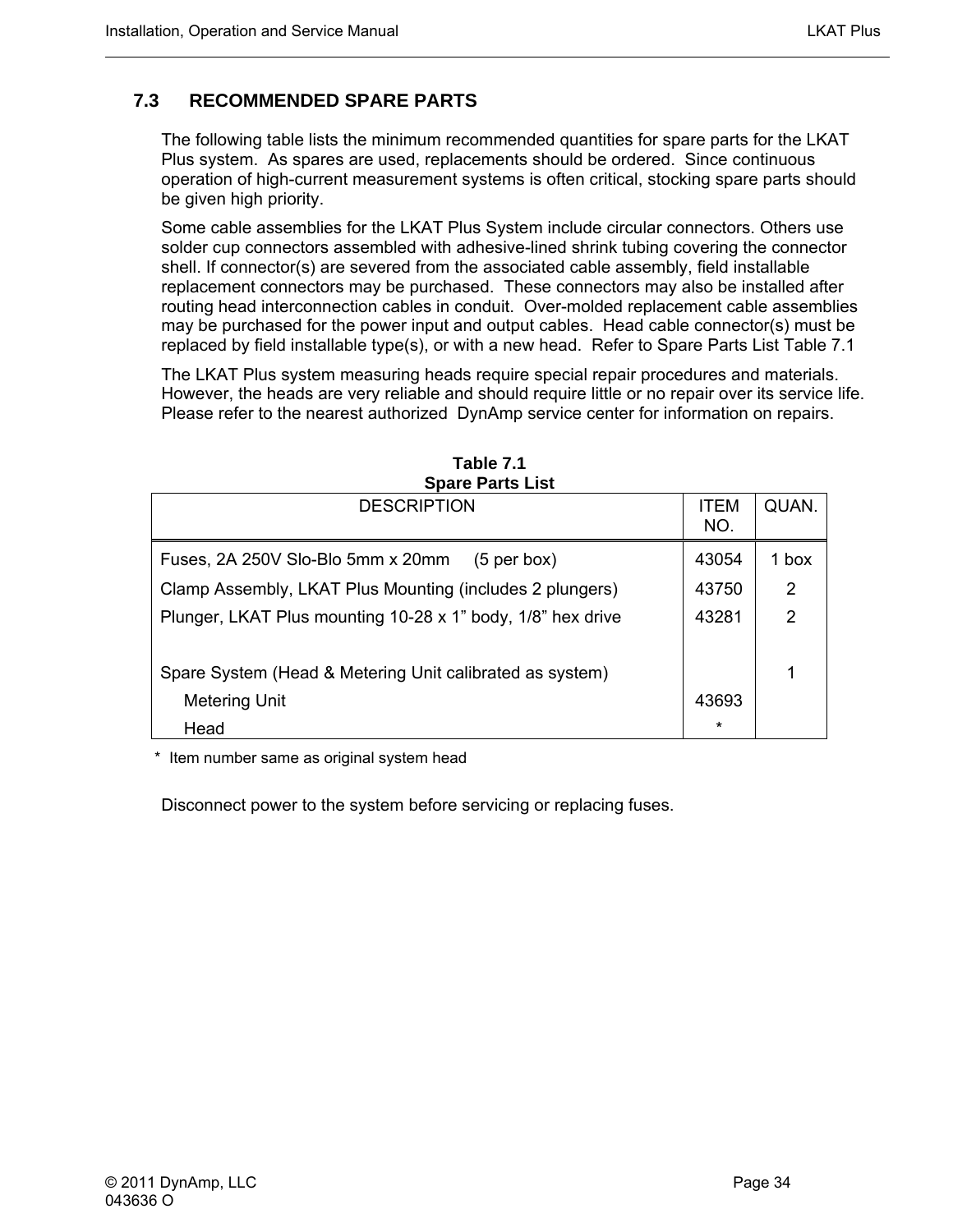#### <span id="page-48-0"></span>**7.4 SERVICE ASSISTANCE**

For further assistance, contact DynAmp Customer Support at:

#### Americas:

Telephone: +1 614.871.6900 Fax: +1 614.871.6910 8:00 AM to 5:00 PM USA Eastern Time From first Sunday in November to second Sunday in March – 13:00 GMT to 22:00 GMT From second Sunday in March to first Sunday in November – 12:00 GMT to 21:00 GMT

#### Europe:

Telephone: +41 22.706.1446 Fax: +41 22.706.1311 8:30 AM to 5:00 PM Central European Time From last Sunday in October to last Sunday in March – 7:30 GMT to 16:00 GMT From last Sunday in March to last Sunday in October – 6:30 GMT to 15:00 GMT

#### After Hours Critical Service Emergency:

Telephone: +1 614.871.6906

5:00 PM to 8:00 AM USA Eastern Time

From first Sunday in November to second Sunday in March – 22:00 GMT to 13:00 GMT From second Sunday in March to first Sunday in November – 21:00 GMT to 12:00 GMT

Central e-mail:

[help@dynamp.com](mailto:help@dynamp.com)

DynAmp web:

[www.dynamp.com](http://www.dynamp.com/)